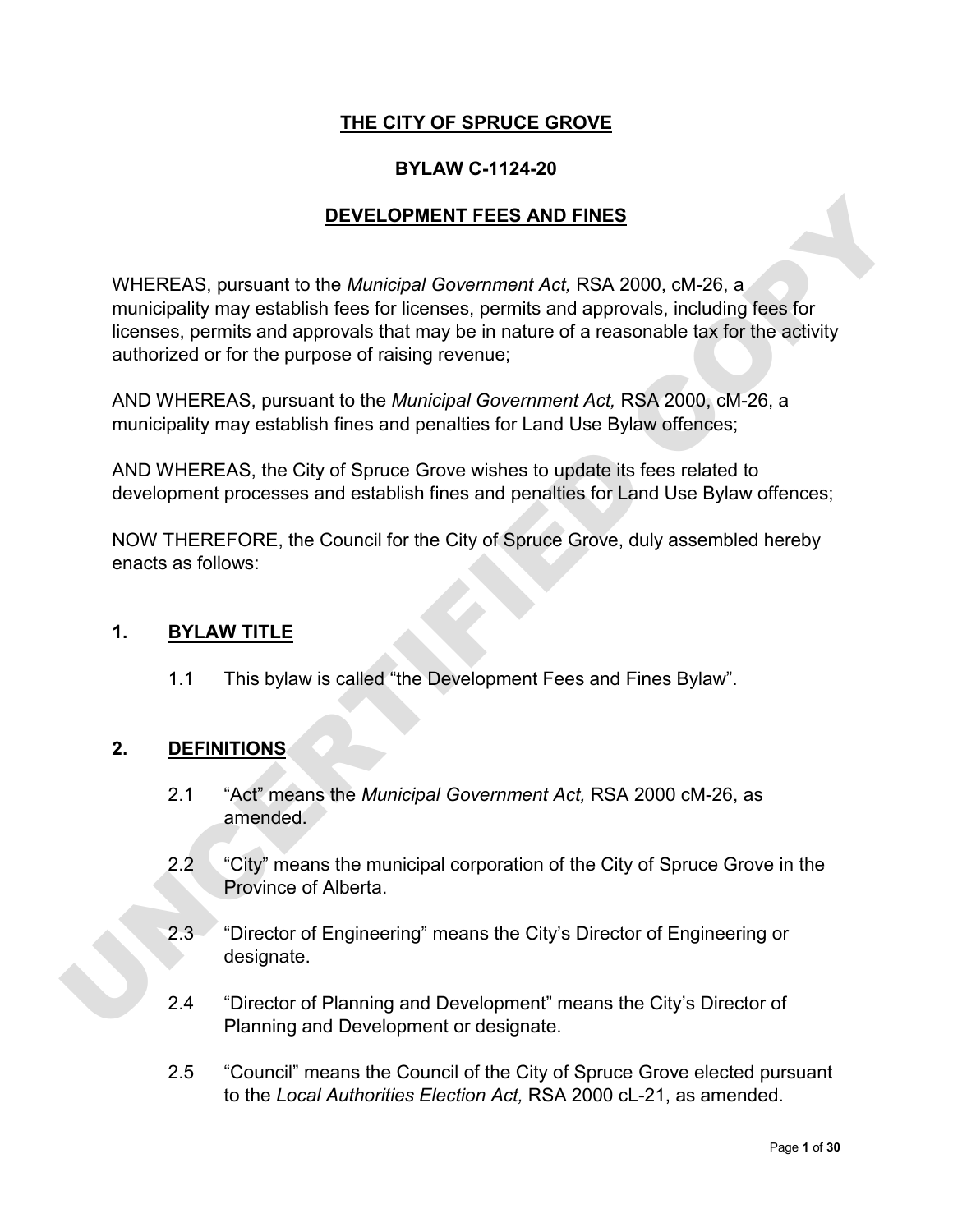### **3. OPERATIVE CLAUSES**

3.1 That Bylaw C-1124-20 be adopted, which establishes the fees and fines in Schedules A through N.

### **4. SEVERABILITY**

3.1 That Bylaw C-1124-20 be adopted, which establishes the fees and fines in<br>
Schedules A through N.<br>
4. SEVERABILITY<br>
4.1 Every provision of this bylaw is independent of all other provisions and if<br>
any provision is decla 4.1 Every provision of this bylaw is independent of all other provisions and if any provision is declared invalid by a Court, then the invalid provisions shall be severed and the remainder provisions shall remain valid and enforceable.

### **5. EFFECTIVE DATE**

5.1 This bylaw shall come into force and effect when it receives third reading and is duly signed.

### **6. REPEAL OF BYLAW C-1046-18**

- 6.1 Bylaw C-1046-18 is hereby repealed.
- First Reading Carried 17 August 2020
- Second Reading Carried 17 August 2020
- Third Reading Carried 19 July 2021
- Date Signed 22 July 2021

Mayor

 $\blacksquare$ 

 $\overline{\phantom{a}}$  , and the contract of the contract of the contract of the contract of the contract of the contract of the contract of the contract of the contract of the contract of the contract of the contract of the contrac

City Clerk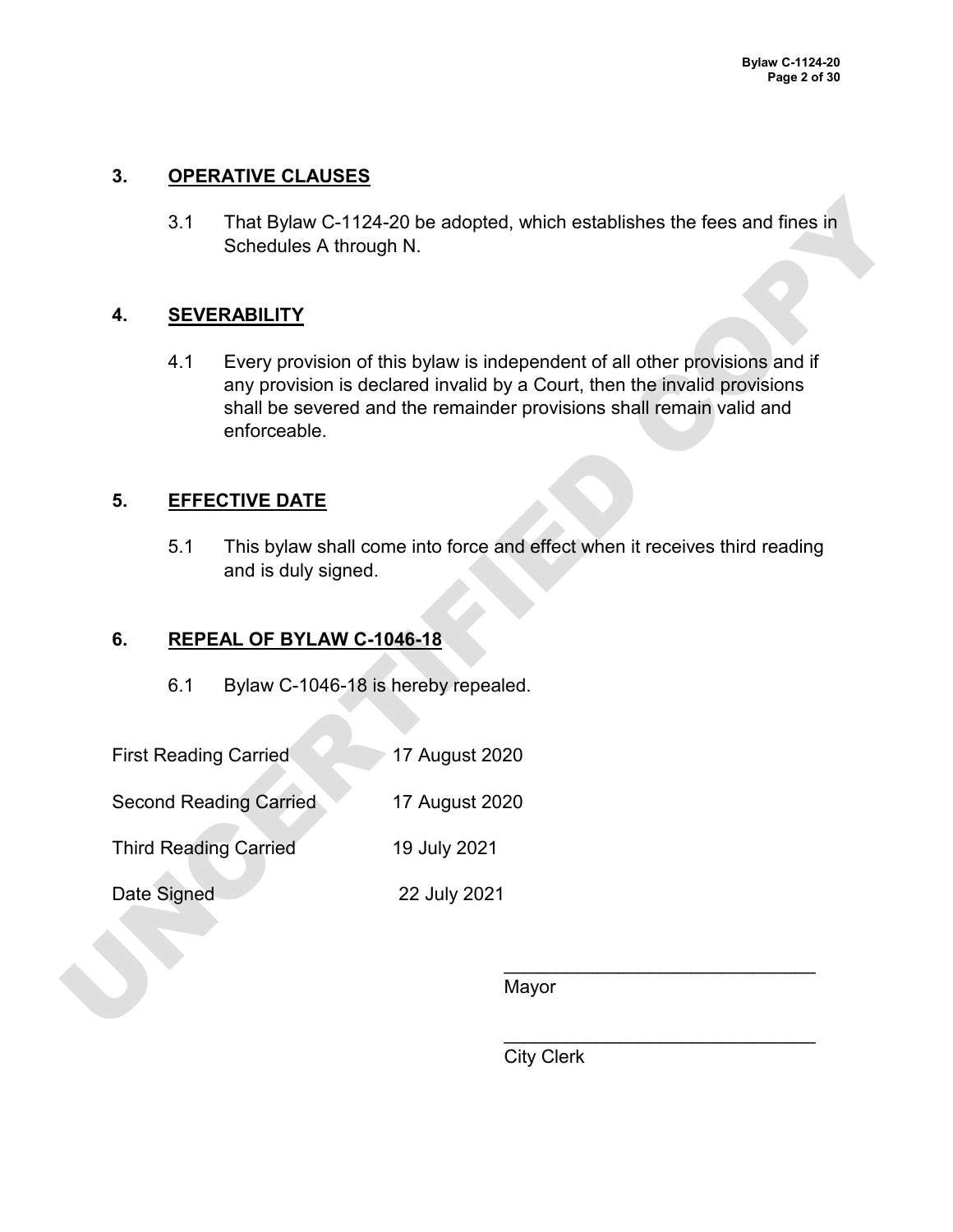## **CITY OF SPRUCE GROVE**

### **Development Fees and Fines Bylaw C-1124-20**

### **SCHEDULE A: STATUTORY PLANS, DESIGN REPORTS AND BYLAWS**

| (effective January 1, 2022)<br>(effective January 1, 2021)<br>\$3,750<br>\$3,750<br>1.2 Area Structure and Redevelopment Plans<br>\$6,500+\$200 per gross<br>\$5,000+\$50 per gross<br>hectare<br>hectare<br>\$6,500+\$200 per gross<br>5,000+\$50 per gross<br>hectare<br>hectare<br>3,000+\$50 per gross<br>\$3,900<br>hectare<br>The Director of Planning and Development shall determine if applications are considered major or minor in scope.<br>1.3 Land Use Bylaw<br>\$2,575<br>\$3,350<br>Redistricting<br>\$3,750<br>\$4,875<br>Text amendment (major)<br>\$2,575<br>\$3,350<br>\$3,750<br>\$4,875<br>Where a text amendment includes more than one new district, the major text amendment charge will apply to each new district.<br>The Director of Planning & Development shall determine if applications are considered major or minor in scope.<br>\$2,350<br>\$1,800 |                                   | 2021 | 2022 |
|---------------------------------------------------------------------------------------------------------------------------------------------------------------------------------------------------------------------------------------------------------------------------------------------------------------------------------------------------------------------------------------------------------------------------------------------------------------------------------------------------------------------------------------------------------------------------------------------------------------------------------------------------------------------------------------------------------------------------------------------------------------------------------------------------------------------------------------------------------------------------------------|-----------------------------------|------|------|
|                                                                                                                                                                                                                                                                                                                                                                                                                                                                                                                                                                                                                                                                                                                                                                                                                                                                                       |                                   |      |      |
|                                                                                                                                                                                                                                                                                                                                                                                                                                                                                                                                                                                                                                                                                                                                                                                                                                                                                       | 1.1 Municipal Development Plan    |      |      |
|                                                                                                                                                                                                                                                                                                                                                                                                                                                                                                                                                                                                                                                                                                                                                                                                                                                                                       | Amendment                         |      |      |
|                                                                                                                                                                                                                                                                                                                                                                                                                                                                                                                                                                                                                                                                                                                                                                                                                                                                                       |                                   |      |      |
|                                                                                                                                                                                                                                                                                                                                                                                                                                                                                                                                                                                                                                                                                                                                                                                                                                                                                       | New application                   |      |      |
|                                                                                                                                                                                                                                                                                                                                                                                                                                                                                                                                                                                                                                                                                                                                                                                                                                                                                       | Amendment (major)                 |      |      |
|                                                                                                                                                                                                                                                                                                                                                                                                                                                                                                                                                                                                                                                                                                                                                                                                                                                                                       | Amendment (minor)                 |      |      |
|                                                                                                                                                                                                                                                                                                                                                                                                                                                                                                                                                                                                                                                                                                                                                                                                                                                                                       |                                   |      |      |
|                                                                                                                                                                                                                                                                                                                                                                                                                                                                                                                                                                                                                                                                                                                                                                                                                                                                                       |                                   |      |      |
|                                                                                                                                                                                                                                                                                                                                                                                                                                                                                                                                                                                                                                                                                                                                                                                                                                                                                       |                                   |      |      |
|                                                                                                                                                                                                                                                                                                                                                                                                                                                                                                                                                                                                                                                                                                                                                                                                                                                                                       |                                   |      |      |
|                                                                                                                                                                                                                                                                                                                                                                                                                                                                                                                                                                                                                                                                                                                                                                                                                                                                                       | Text amendment (minor)            |      |      |
|                                                                                                                                                                                                                                                                                                                                                                                                                                                                                                                                                                                                                                                                                                                                                                                                                                                                                       | Direct control (new or amendment) |      |      |
|                                                                                                                                                                                                                                                                                                                                                                                                                                                                                                                                                                                                                                                                                                                                                                                                                                                                                       |                                   |      |      |
|                                                                                                                                                                                                                                                                                                                                                                                                                                                                                                                                                                                                                                                                                                                                                                                                                                                                                       |                                   |      |      |
|                                                                                                                                                                                                                                                                                                                                                                                                                                                                                                                                                                                                                                                                                                                                                                                                                                                                                       | 1.4 Other bylaws                  |      |      |
|                                                                                                                                                                                                                                                                                                                                                                                                                                                                                                                                                                                                                                                                                                                                                                                                                                                                                       | Road closure                      |      |      |
|                                                                                                                                                                                                                                                                                                                                                                                                                                                                                                                                                                                                                                                                                                                                                                                                                                                                                       |                                   |      |      |
|                                                                                                                                                                                                                                                                                                                                                                                                                                                                                                                                                                                                                                                                                                                                                                                                                                                                                       |                                   |      |      |

| 1.3 Land Use Bylaw                |         |         |
|-----------------------------------|---------|---------|
| Redistricting                     | \$2,575 | \$3,350 |
| Text amendment (major)            | \$3,750 | \$4,875 |
| Text amendment (minor)            | \$2,575 | \$3,350 |
| Direct control (new or amendment) | \$3,750 | \$4,875 |

#### **1.4 Other bylaws**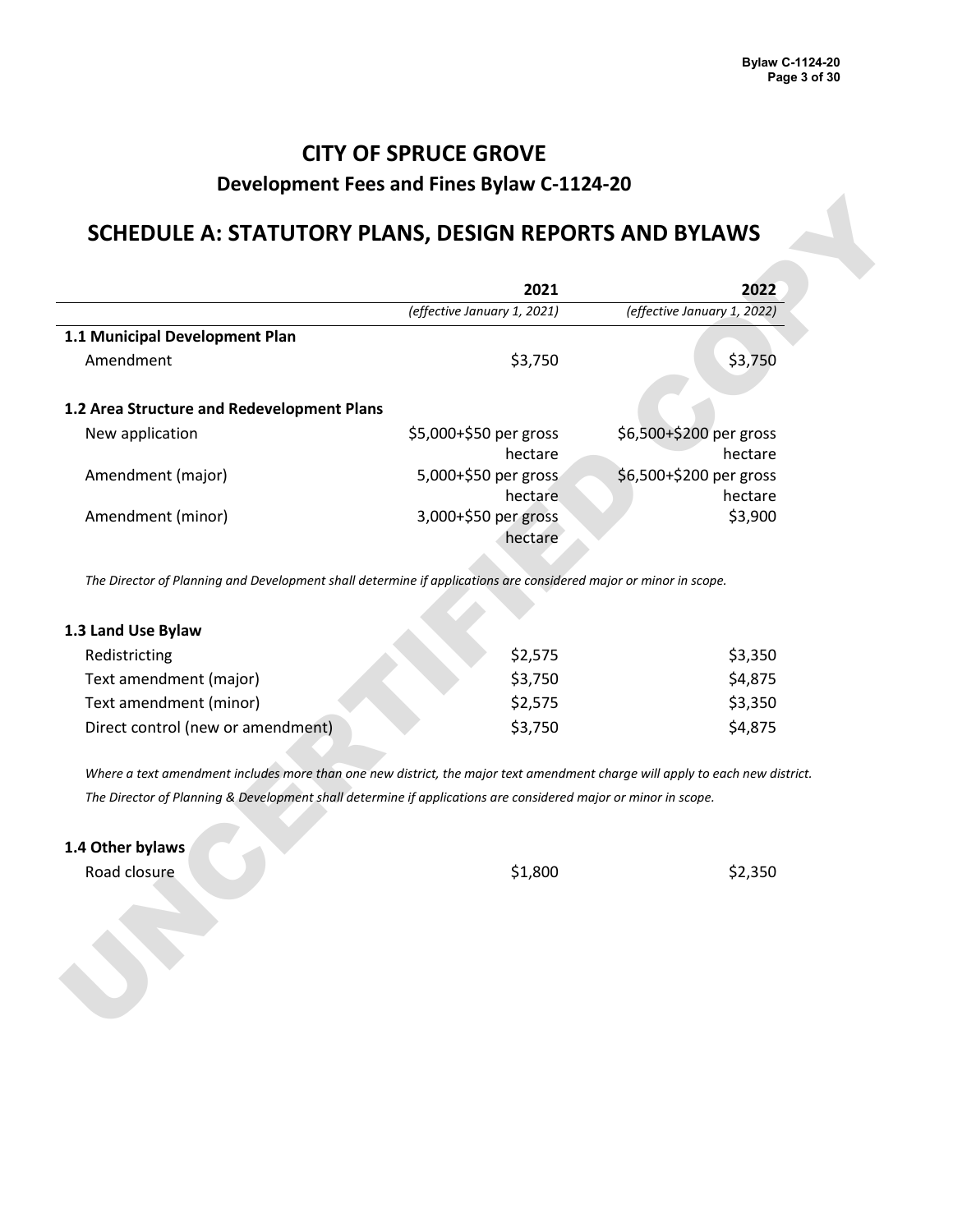#### **1.5 Revisions**

| <b>Milestones</b>                     |     |     |
|---------------------------------------|-----|-----|
| Substantial changes prior to          | 30% | 30% |
| circulation                           |     |     |
| Substantial changes after circulation | 30% | 75% |
| but prior to 1st reading              |     |     |
| Substantial changes after Public      | 50% | 85% |
| Hearing notification                  |     |     |

#### **1.6 Refunds**

| Substantial changes after circulation<br>but prior to 1st reading                                                  |                              |                              |  |
|--------------------------------------------------------------------------------------------------------------------|------------------------------|------------------------------|--|
|                                                                                                                    | 30%                          | 75%                          |  |
|                                                                                                                    |                              |                              |  |
| Substantial changes after Public                                                                                   | 50%                          | 85%                          |  |
| Hearing notification                                                                                               |                              |                              |  |
| These fees apply to application changes initiated by the applicant for Statutory Plans and Planning Bylaws.        |                              |                              |  |
| Changes required by Administration or Council will not require additional charges.                                 |                              |                              |  |
| Determination of when additional charges shall be applied shall be made by the Director of Planning & Development. |                              |                              |  |
| Percentages are calculated based on the original application fee.                                                  |                              |                              |  |
|                                                                                                                    |                              |                              |  |
| 1.6 Refunds                                                                                                        |                              |                              |  |
| Application received, review not                                                                                   | Full refund                  | Full refund                  |  |
| started                                                                                                            |                              |                              |  |
| Review started                                                                                                     | 50% refund                   | 50% refund                   |  |
| First reading passed                                                                                               | No refund                    | No refund                    |  |
|                                                                                                                    |                              |                              |  |
| <b>1.7 Additional Fees</b>                                                                                         |                              |                              |  |
| <b>Process Guidance</b>                                                                                            |                              |                              |  |
| Pre-Application meeting                                                                                            | No charge                    | No charge                    |  |
| Pre-Application plans review                                                                                       |                              | \$105/hour + GST, min two    |  |
|                                                                                                                    |                              | $(2)$ hrs                    |  |
| <b>Referral/Third party fees</b>                                                                                   |                              |                              |  |
| <b>Edmonton Metropolitan Region</b>                                                                                | \$500                        | \$500                        |  |
| Board                                                                                                              |                              |                              |  |
| Third party review of technical report                                                                             |                              | \$500 + third party          |  |
|                                                                                                                    |                              | consultant cost              |  |
|                                                                                                                    |                              |                              |  |
| <b>Advertising Costs</b>                                                                                           |                              |                              |  |
|                                                                                                                    | \$345 + GST (per publication | \$345 + GST (per publication |  |
|                                                                                                                    |                              |                              |  |
| $1/4$ page                                                                                                         | or week) per publication     | or week) per publication     |  |
| $1/2$ page                                                                                                         | \$490 + GST (per publication | \$490 + GST (per publication |  |
|                                                                                                                    | or week) per publication     | or week) per publication     |  |
| Colour advertisement (added to                                                                                     | \$103 + GST (per publication | \$103 + GST (per publication |  |
| applicable advertisement fee)                                                                                      | or week) per publication     | or week) per publication     |  |

*Two (2) advertisement publications are required per application.*

#### *File maintenance*

One year from receipt of application, no first reading  $$1,000$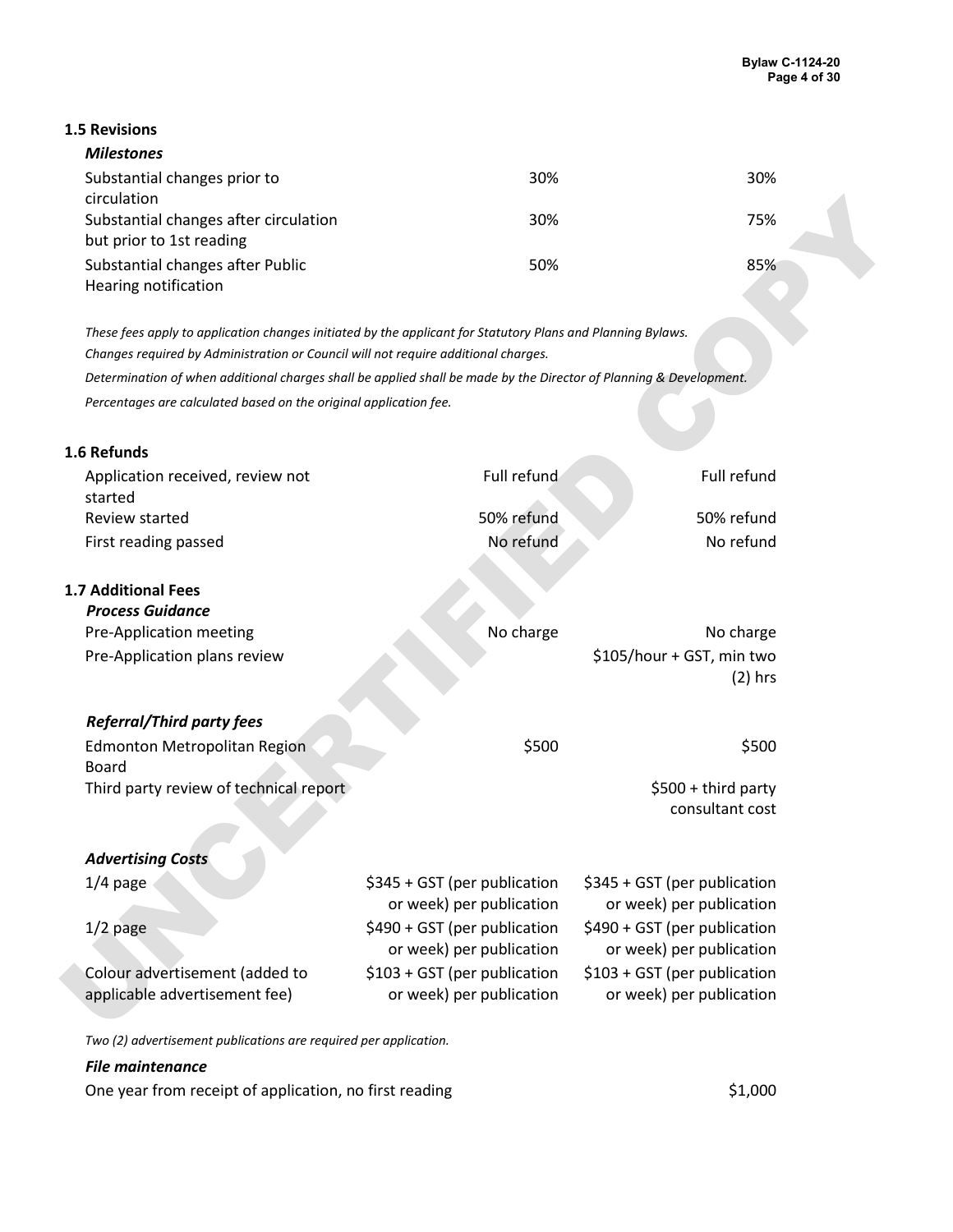## **SCHEDULE B: LAND DEVELOPMENT**

|                                                                          | 2021                                          | 2022                        |
|--------------------------------------------------------------------------|-----------------------------------------------|-----------------------------|
|                                                                          | (effective January 1, 2021)                   | (effective January 1, 2022) |
| 2.1 Development Agreements                                               |                                               |                             |
| New Application - standard                                               | \$10,000 + \$10,000 inspection<br>$fee + GST$ | $$5,000 + GST$              |
| New Application - single lot or minor                                    | \$5,000 + \$5,000 inspection fee<br>$+$ GST   | $$3,000 + GST$              |
| Amendment                                                                | $$1,500 + GST$                                | $$1,950 + GST$              |
| Deferred                                                                 |                                               | $$2,000 + GST$              |
| Assignment of Development Agreement                                      |                                               | $$500 + GST$                |
| Inspection fee (per inspection)                                          | \$10,000 or \$5,000 + GST                     | $$2,500 + GST$              |
| Re-inspection fee                                                        | $$500 + GST$                                  | $$500 + GST$                |
| Single detached, semi-detached, duplex,<br>row housing - street oriented |                                               |                             |
| New application                                                          | \$525 base + \$250 per lot                    | \$700 base +\$250 per lot   |
| Endorsement                                                              | \$285 per lot                                 | \$285 per lot               |
| Multi-unit development project (row                                      |                                               |                             |
| housing development, row housing -<br>stacked, multi-unit dwelling)      |                                               |                             |
| New application                                                          | \$525 base +\$1,000 per lot                   | \$700 base + \$775 per lot  |
| Endorsement                                                              | \$1,030 per lot                               | \$1,030 per lot             |
| Lot means fee simple lot or bareland condominium unit                    |                                               |                             |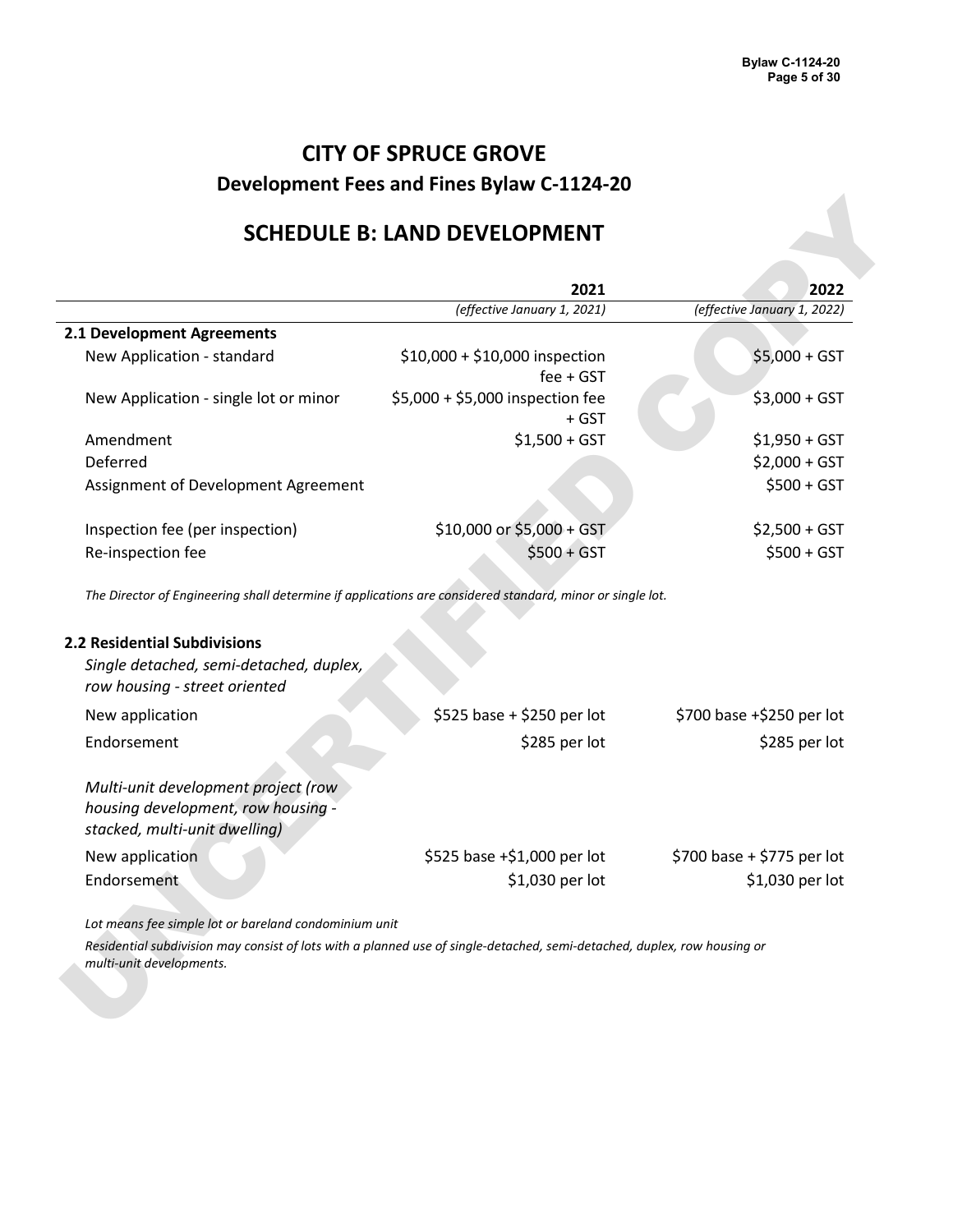| New application                                                                                                            | \$525 base + \$1,000 per lot | \$700 base + \$775 per lot             |
|----------------------------------------------------------------------------------------------------------------------------|------------------------------|----------------------------------------|
| Endorsement                                                                                                                | \$1,030 per lot              | \$1,030 per lot                        |
| Lot means fee simple lot or bareland condominium unit.                                                                     |                              |                                        |
| Non-residential subdivisions may consist of lots with a planned use of commercial, industrial, institutional or mixed use. |                              |                                        |
|                                                                                                                            |                              |                                        |
| 2.4 Traditional condominium                                                                                                |                              |                                        |
| Endorsement                                                                                                                | \$40 per unit                | \$40 per unit                          |
|                                                                                                                            |                              |                                        |
| 2.5 Revisions - Development Agreement                                                                                      |                              | $$500 + GST$                           |
| Redline drawing review                                                                                                     |                              |                                        |
| Revisions are changes to an application that is currently being processed.                                                 |                              |                                        |
| 2.6 Revisions - Residential Subdivision                                                                                    |                              |                                        |
| Single Detached, Semi-detached,                                                                                            |                              |                                        |
| duplex, row housing - street-oriented<br>milestones                                                                        |                              |                                        |
| Prior to circulation                                                                                                       |                              | 15% + \$250 for each additional<br>lot |
| After circulation                                                                                                          | \$150 + 50% application fee  | 75% + \$250 for each additional<br>lot |
| Decision made                                                                                                              |                              | New application required               |
| Multi-unit development project<br>milestones (row housing development,<br>row housing - stacked, multi-unit<br>dwelling)   |                              |                                        |
| Prior to circulation                                                                                                       |                              | 15% + \$775 for each additional<br>lot |
| After circulation                                                                                                          | \$150 + 50% application fee  | 75% + \$775 for each additional<br>lot |
| Decision made                                                                                                              |                              | New application required               |
|                                                                                                                            |                              |                                        |
| Revisions are changes to an application that is currently being processed.                                                 |                              |                                        |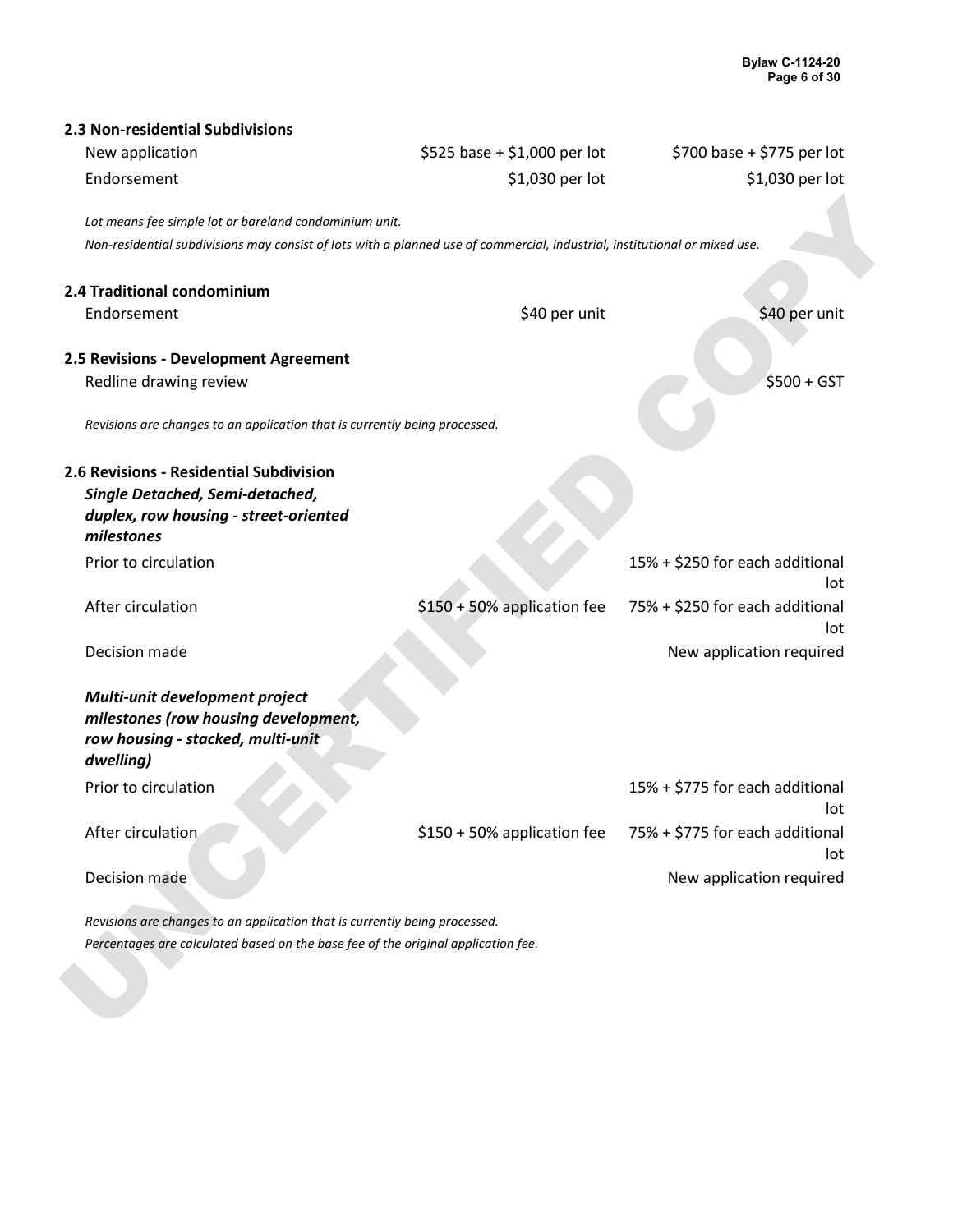| 2.7 Revisions - Non-residential Subdivision                                                                                                     |                             |                                        |  |
|-------------------------------------------------------------------------------------------------------------------------------------------------|-----------------------------|----------------------------------------|--|
| Prior to circulation                                                                                                                            |                             | 15% + \$775 for each additional<br>lot |  |
| After circulation                                                                                                                               | \$150 + 50% application fee | 75% + \$775 for each additional<br>lot |  |
| Decision made                                                                                                                                   |                             | New application required               |  |
|                                                                                                                                                 |                             |                                        |  |
| Revisions are changes to an application that is currently being processed.                                                                      |                             |                                        |  |
| Percentages are calculated based on the base fee of the original application fee.                                                               |                             |                                        |  |
|                                                                                                                                                 |                             |                                        |  |
| 2.8 Refunds - Development Agreements                                                                                                            |                             |                                        |  |
| <b>Milestone</b>                                                                                                                                |                             |                                        |  |
| Application received, review not started                                                                                                        |                             | Full refund                            |  |
|                                                                                                                                                 |                             |                                        |  |
| Drawing review started                                                                                                                          |                             | 50% refund                             |  |
| Development Agreement draft started                                                                                                             |                             | No refund                              |  |
|                                                                                                                                                 |                             |                                        |  |
| Percentages are calculated based on the original application fee.                                                                               |                             |                                        |  |
|                                                                                                                                                 |                             |                                        |  |
| 2.9 Refunds - Subdivisions                                                                                                                      |                             |                                        |  |
| <b>Milestone</b>                                                                                                                                |                             |                                        |  |
| Application received, review not started                                                                                                        |                             | Full refund                            |  |
| Review started                                                                                                                                  |                             | 50% refund                             |  |
| Decision made                                                                                                                                   |                             | No refund                              |  |
|                                                                                                                                                 |                             |                                        |  |
| Applications cancelled by request within 30 days of the application date may be subject to a refund based on the status of the individual item. |                             |                                        |  |
| Percentages are calculated based on the original application fee.                                                                               |                             |                                        |  |
|                                                                                                                                                 |                             |                                        |  |
| 2.10 Appeals                                                                                                                                    |                             |                                        |  |
| Appeal of Subdivision to Subdivision &                                                                                                          | \$275                       | \$425                                  |  |
| Development Appeal Board                                                                                                                        |                             |                                        |  |
|                                                                                                                                                 |                             |                                        |  |
| 2.11 Additional Fees                                                                                                                            |                             |                                        |  |
| <b>Process Guidance</b>                                                                                                                         |                             |                                        |  |
| Pre-Application meeting                                                                                                                         |                             | No charge                              |  |
| Pre-Application plans review                                                                                                                    |                             | \$105 per hour + GST, minimum          |  |
|                                                                                                                                                 |                             | 2 hours                                |  |
|                                                                                                                                                 |                             |                                        |  |
|                                                                                                                                                 |                             |                                        |  |

### **2.10 Appeals**

| Appeal of Subdivision to Subdivision & | \$275 | \$425 |
|----------------------------------------|-------|-------|
| Development Appeal Board               |       |       |

### **2.11 Additional Fees**

| <b>Process Guidance</b>      |                               |
|------------------------------|-------------------------------|
| Pre-Application meeting      | No charge                     |
| Pre-Application plans review | \$105 per hour + GST, minimum |
|                              | 2 hours                       |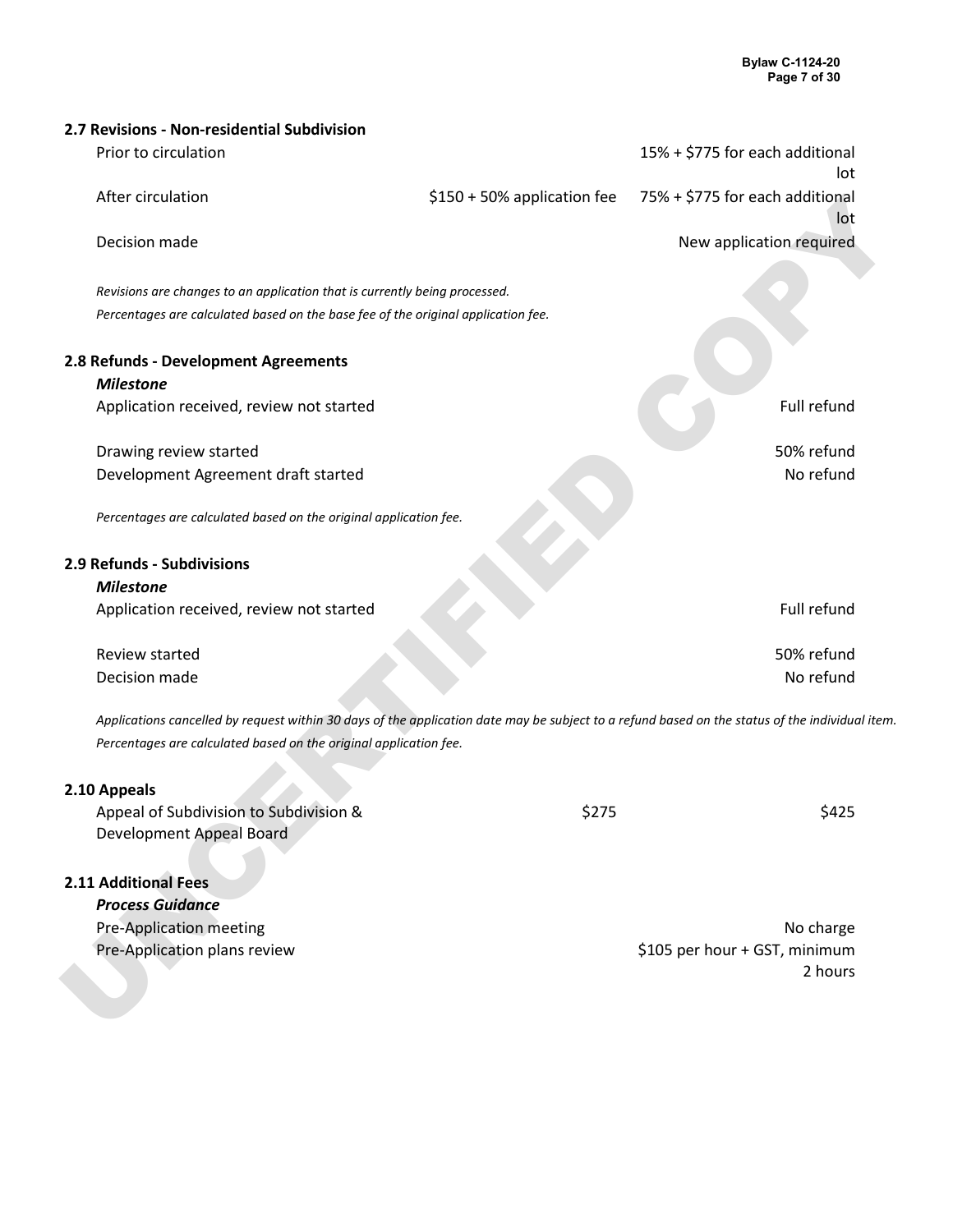| <b>Extensions</b>                                                                              |                   |                             |
|------------------------------------------------------------------------------------------------|-------------------|-----------------------------|
| <b>Extension to Development Agreement</b>                                                      | $$500 + GST$      | $$500 + GST$                |
| Extension to conditional subdivision<br>approval                                               | $$500 + GST$      | $$500 + GST$                |
| Extension to subdivision endorsement<br>period                                                 | $$500 + GST$      | $$500 + GST$                |
| <b>Referral/Third Party Fees</b>                                                               |                   |                             |
| Legal Review of Development<br>Agreement                                                       |                   | Third party consultant cost |
| <b>Registrations</b>                                                                           |                   |                             |
| Postponement/discharge of caveat<br>document execution                                         | $$75 + GST$       | $$75 + GST$                 |
| Postponement/discharge of caveat<br>execution requiring solicitor review                       | $$175 + GST$      | $$175 + GST$                |
| Amending agreements, Utility Rights-of-<br>Way, Easements, Encroachments,<br>Licence to Occupy | \$250/\$150 + GST | $$350 + GST$                |
| <b>Other</b>                                                                                   |                   |                             |
| <b>Street Name Change</b>                                                                      | $$425 + GST$      | $$425 + GST$                |
| Address Change (per address)                                                                   | $$275 + GST$      | $$275 + GST$                |
|                                                                                                |                   |                             |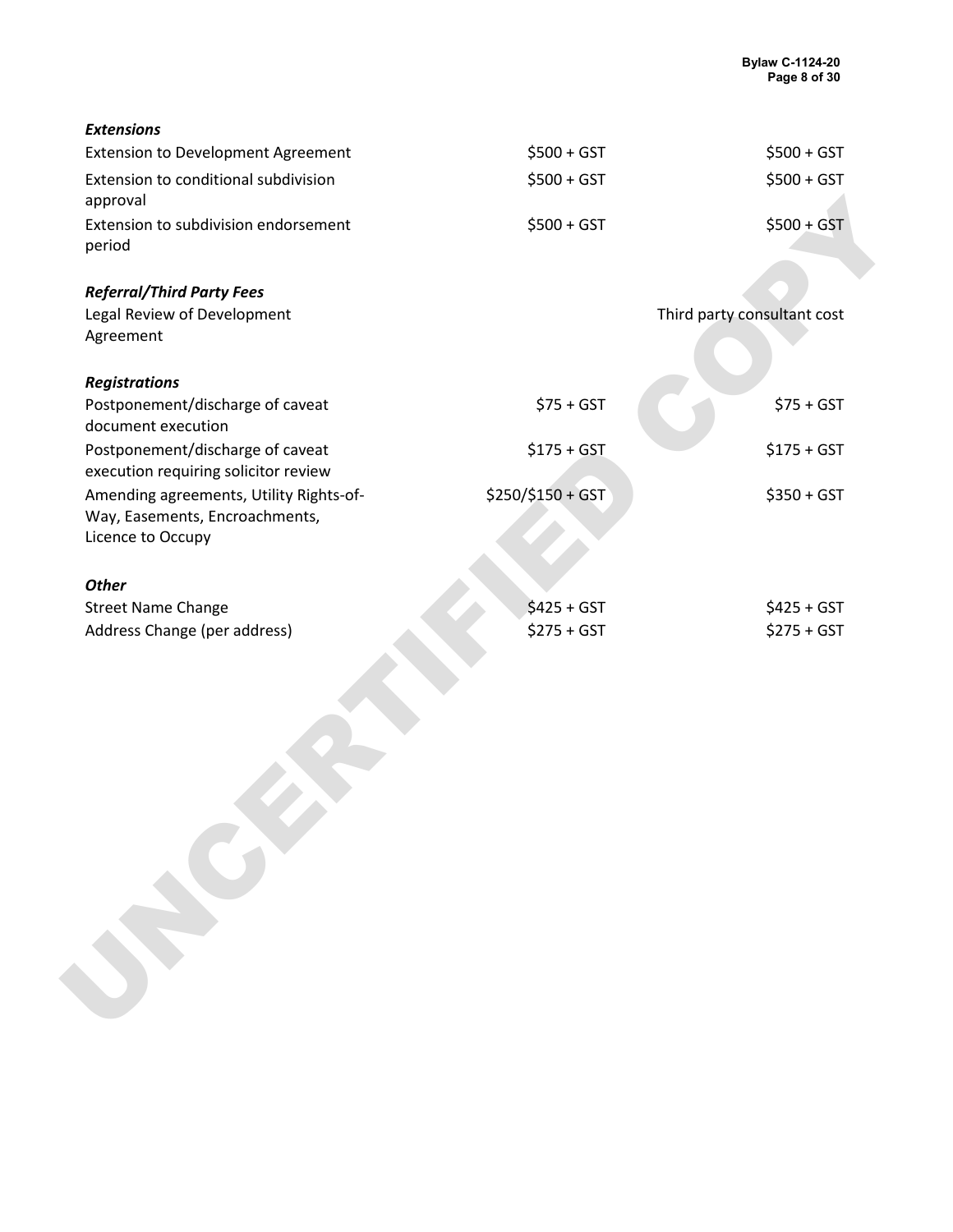## **SCHEDULE C: DEVELOPMENT PERMITS**

|                                                                                                        | 2021                          | 2022                          |
|--------------------------------------------------------------------------------------------------------|-------------------------------|-------------------------------|
|                                                                                                        | (effective January 1, 2021)   | (effective January 1, 2022)   |
| <b>3.1 Residential Development</b>                                                                     |                               |                               |
| <b>New construction</b>                                                                                |                               |                               |
| Single detached, semi-detached,<br>duplex, row housing                                                 | \$205 per unit                | \$205 per unit                |
| Multi-unit development project on<br>a single lot                                                      | \$300 + \$100 per unit        | \$300 + \$100 per unit        |
| Show home                                                                                              | \$205 per unit + notification | \$205 per unit + notification |
| Show home (unregistered lot)                                                                           | \$375 per unit + notification | \$375 per unit + notification |
| Manufactured home                                                                                      | \$205 per unit                | \$205 per unit                |
| Manufactured home park,<br>campground development                                                      | \$300 +\$100 per unit         | \$300 +\$100 per unit         |
| <b>Demolition</b>                                                                                      |                               |                               |
| Demolition                                                                                             | \$100/\$200                   | \$100                         |
| <b>Use/Change of Use</b>                                                                               |                               |                               |
| Discretionary use (secondary suite,<br>show home, home occupation,<br>garden suite, garage suite, etc) | \$175 + notification          | \$180 + notification          |
| Show home conversion to<br>residential occupancy                                                       | \$205/\$375                   | \$80 per unit                 |
| <b>Variances</b>                                                                                       |                               |                               |
| Variance (separate from approval)                                                                      | \$155 + notification fee      | \$155 + notification fee      |
| Variance (processed with associated<br>development permit)                                             | \$80 + notification fee       | \$80 + notification fee       |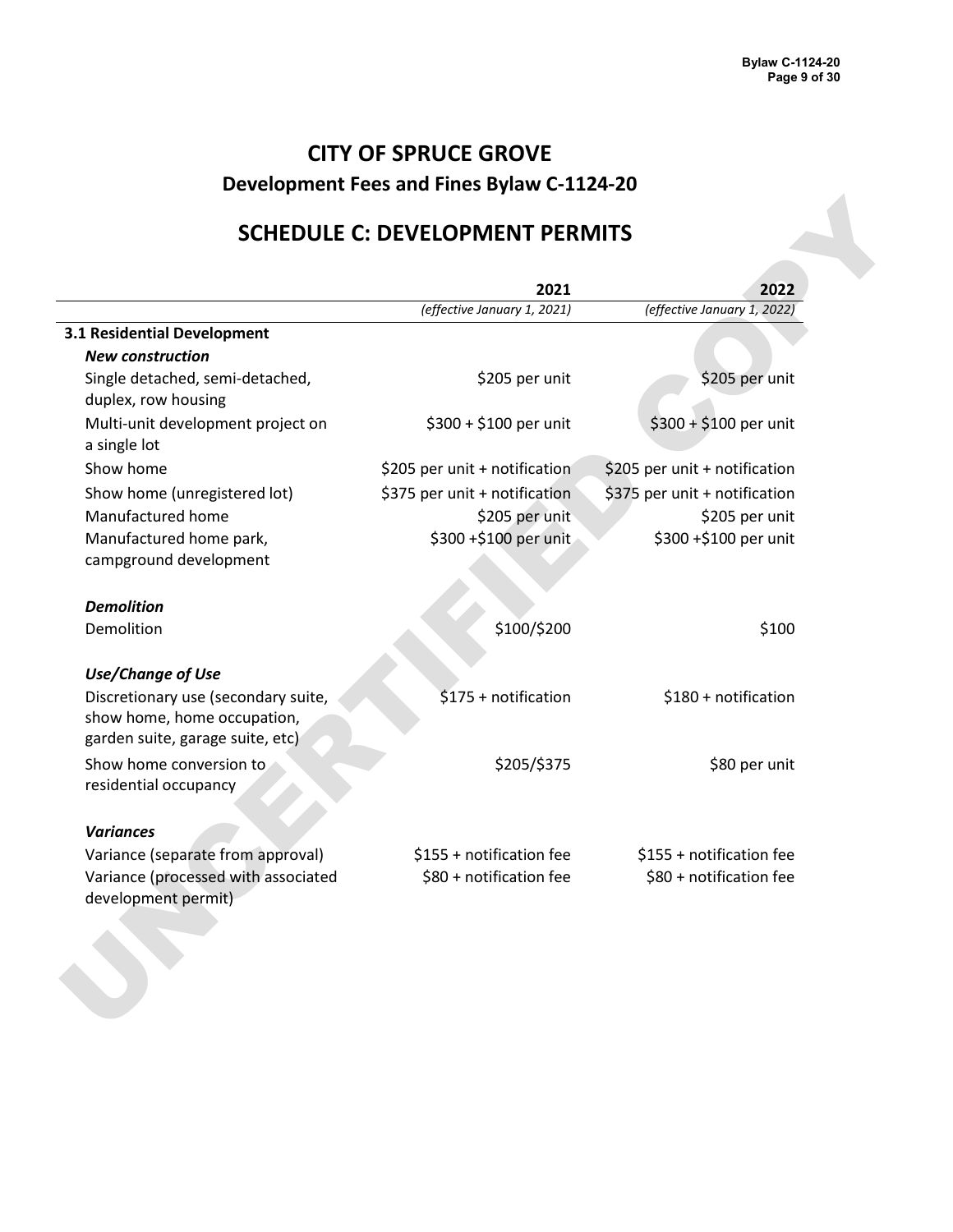| Additions/Alterations/Accessory Structures                                                                |                                                       |                                                       |  |
|-----------------------------------------------------------------------------------------------------------|-------------------------------------------------------|-------------------------------------------------------|--|
| Addition/Alternation/Accessory<br>structure                                                               | \$80                                                  | \$80                                                  |  |
| Fence and linear structure                                                                                | \$80                                                  | \$110                                                 |  |
| Buildings Accessory to the use of<br>the Manufactured Home within the<br>Manufactured Home Court district | \$80                                                  | \$80                                                  |  |
| Buildings Accessory to the use of<br>the Manufactured Home Court and<br>Campground                        | $$260 + $1.30$ per square meter<br>+ notification fee | $$260 + $1.30$ per square<br>meter + notification fee |  |
| 3.2 Non-residential Development                                                                           |                                                       |                                                       |  |
| <b>New Construction</b>                                                                                   |                                                       |                                                       |  |
| New construction                                                                                          | $$260 + $1.30$ per square meter                       | $$260 + $1.30$ per square<br>meter                    |  |
| New cannabis sales or cannabis<br>production facility                                                     | $$760 + $1.30$ per square meter                       | $$760 + $1.30$ per square<br>meter                    |  |
| <b>Demolition</b>                                                                                         |                                                       |                                                       |  |
| Demolition                                                                                                | \$200                                                 | \$200                                                 |  |
| <b>Use/Change of Use</b>                                                                                  |                                                       |                                                       |  |
| Change of occupancy or use                                                                                | \$257.50                                              | \$257.50                                              |  |
| Change of occupancy or use -                                                                              | \$757.50                                              | \$757.50                                              |  |
| Cannabis sales or production facility                                                                     |                                                       |                                                       |  |
| Temporary use                                                                                             |                                                       |                                                       |  |
| Up to sixty (60) days                                                                                     | \$150                                                 | \$150                                                 |  |
| Up to six (6) months                                                                                      | \$200                                                 | \$200                                                 |  |
| Up to twelve (12) months                                                                                  | \$275                                                 | \$275                                                 |  |
| <b>Variances</b>                                                                                          |                                                       |                                                       |  |
| Variance (separate from approval)                                                                         | \$155/\$260                                           | \$260 + notification                                  |  |
| Variance (processed with associated                                                                       | \$80/\$130                                            | \$130 + notification                                  |  |
| development permit)                                                                                       |                                                       |                                                       |  |
| <b>Additions/Alterations/Accessory Structures</b>                                                         |                                                       |                                                       |  |
| <b>Accessory structure</b>                                                                                | \$260+\$1.30 per square meter<br>+ notification fee   | \$260 +\$1.30 per square<br>meter + notification fee  |  |
| Addition/Alteration                                                                                       | $$260 + $1.30$ per square meter                       | \$260 +\$1.30 per square<br>meter                     |  |
| Fence and linear structure                                                                                | \$260                                                 | \$260                                                 |  |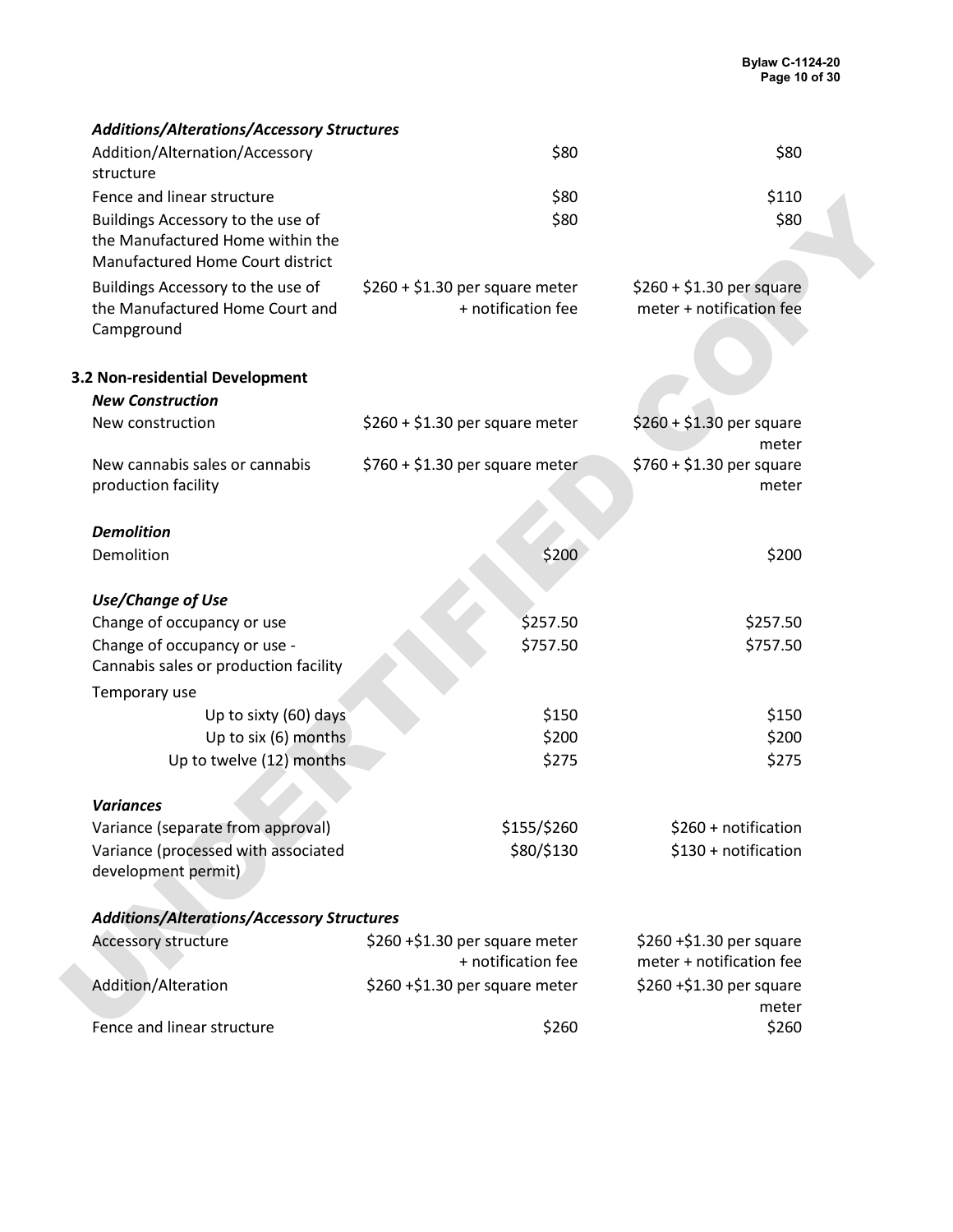| 3.3 Signs                                                                                                     |                               |                                                        |  |
|---------------------------------------------------------------------------------------------------------------|-------------------------------|--------------------------------------------------------|--|
| Permanent (includes digital)                                                                                  | \$160/\$200                   | \$160                                                  |  |
| Temporary                                                                                                     | \$30/30 days for the first 90 | \$30/30 days for the first 90                          |  |
|                                                                                                               | days and \$15/30 days         | days and \$15/30 days                                  |  |
|                                                                                                               | thereafter                    | thereafter                                             |  |
| Billboard                                                                                                     | \$200 + notification fee      | \$160 + notification fee                               |  |
| Balloon                                                                                                       | \$125                         | \$30/30 days for the first 90                          |  |
|                                                                                                               |                               | days and \$15/30 days<br>thereafter + notification fee |  |
|                                                                                                               |                               |                                                        |  |
| <b>3.4 Soil Processing</b>                                                                                    |                               |                                                        |  |
| Excavation and topsoil stripping                                                                              | \$300                         | \$500 + notification fee                               |  |
| (not including processing)                                                                                    |                               |                                                        |  |
| Topsoil stripping with onsite                                                                                 | \$400                         | \$600 + notification fee                               |  |
| processing                                                                                                    |                               |                                                        |  |
|                                                                                                               |                               |                                                        |  |
| <b>3.5 Revisions</b>                                                                                          |                               |                                                        |  |
| <b>Milestones</b>                                                                                             |                               |                                                        |  |
| Review underway, no decision                                                                                  | 50% of application fee        | 50% of application fee                                 |  |
| made<br>Decision made                                                                                         | New application or 50% of     | New application or 50% of                              |  |
|                                                                                                               | original application fee      | original application fee                               |  |
|                                                                                                               |                               |                                                        |  |
| Revisions are changes to an application that is currently being processed.                                    |                               |                                                        |  |
| When a request is made, the Development Officer will review the resubmission and determine the required fees. |                               |                                                        |  |
|                                                                                                               |                               |                                                        |  |
| 3.6 Refunds                                                                                                   |                               |                                                        |  |
| Payment received, but application                                                                             | 70% refund                    | 70% refund                                             |  |
| not reviewed                                                                                                  |                               |                                                        |  |
| Under review, but not issued                                                                                  | 50% refund                    | 50% refund                                             |  |
| Decision made                                                                                                 | No refund                     | No refund                                              |  |
| When a request is made, the Development Officer will review the resubmission and determine the required fees. |                               |                                                        |  |
|                                                                                                               |                               |                                                        |  |
| 3.7 Appeals to Subdivision & Development Appeal Board                                                         |                               |                                                        |  |
| Development permit or application                                                                             | \$130                         | \$200                                                  |  |
| completion decision                                                                                           |                               |                                                        |  |
| Stop Order                                                                                                    | \$275                         | \$425                                                  |  |
|                                                                                                               |                               |                                                        |  |
| <b>3.8 Additional Fees</b>                                                                                    |                               |                                                        |  |
| <b>Process Guidance</b>                                                                                       |                               |                                                        |  |
| <b>Pre-Application Meeting</b>                                                                                |                               | No charge                                              |  |
| Pre-Application Plans Review                                                                                  |                               | \$105 per hour + GST,                                  |  |

minimum of 2 hours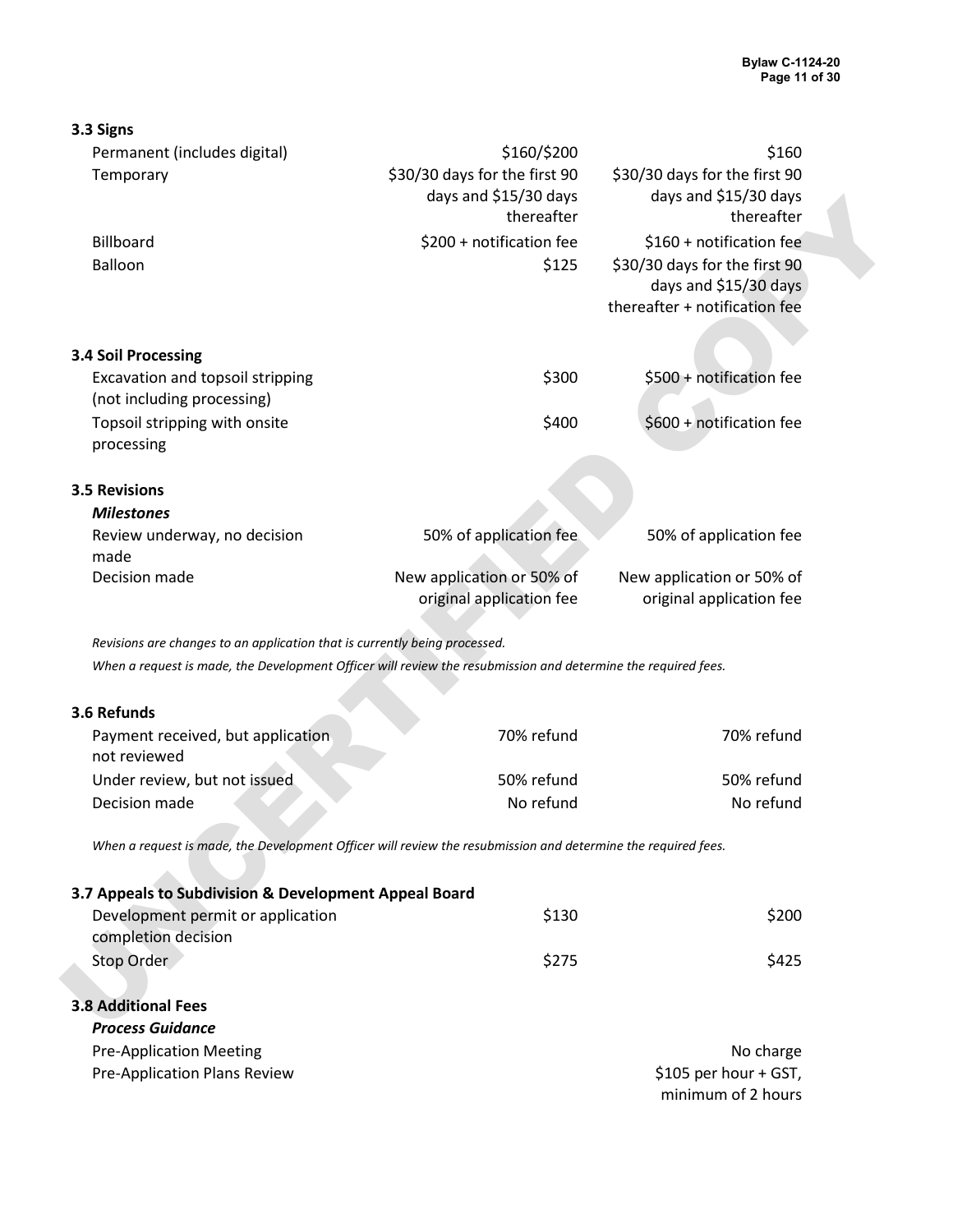#### *Extensions*

Extension of development permit approval 50% of original application fee 50% of original application fee

#### *Other*

spproval<br>
Multilitation fee<br>
Show known Agreement<br>
Show known Agreement<br>
Constitution of David Fleview<br>
Constrained participate all as per Land<br>
Use Bylawy<br>
Use Bylawy<br>
Use Bylawy<br>
The Copy Copy of the Copy of the Copy of Notification fee \$80/\$130 + GST \$95 + GST Show Home Agreement \$1,000 + GST Telecommunication Tower Review \$2,500 + GST \$2,500 + GST \$2,500 + GST Cash-in-lieu of Parking (per requested parking stall as per Land Use Bylaw)

 $$20,000 + GST$   $$20,000 + GST$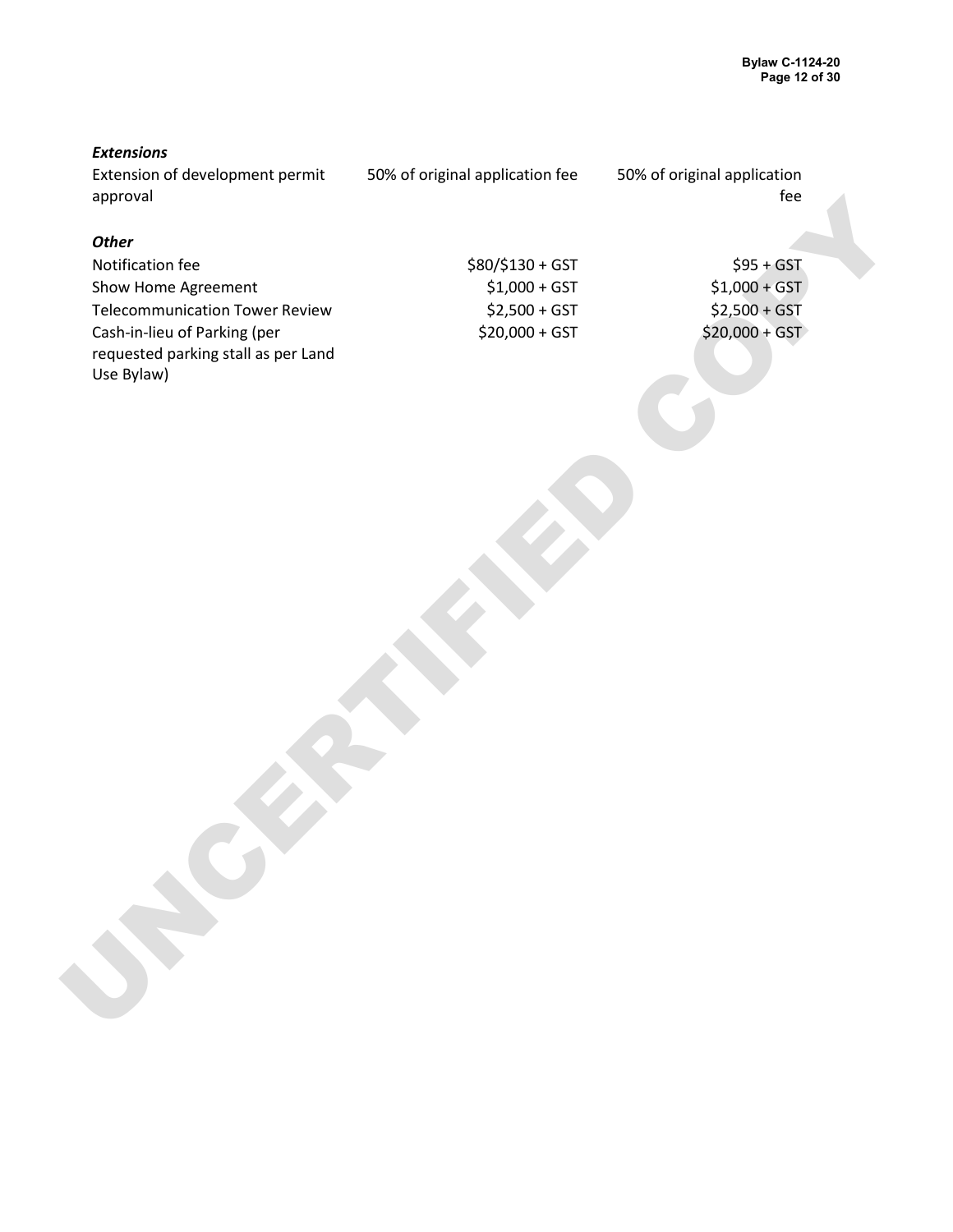## **SCHEDULE D: CONSTRUCTION - BUILDING PERMITS**

| 2021<br>(effective January 1, 2021)<br>\$5.90 per square meter for all<br>floors above grade, including<br>attached garage<br>\$7.90 per \$1,000 of<br>construction value<br>\$2.95 per square meter<br>\$200<br>\$103<br>4.2 Residential - Additions/Alterations/Accessory Structure<br>\$5.90 per square meter for all | 2022<br>(effective January 1, 2022)<br>\$7.08 per square meter for all<br>floors above grade, including<br>attached garage<br>\$9.48 per \$1,000 construction<br>value<br>\$3.54 per square meter<br>\$4.00 per square meter<br>\$200 per unit |
|--------------------------------------------------------------------------------------------------------------------------------------------------------------------------------------------------------------------------------------------------------------------------------------------------------------------------|------------------------------------------------------------------------------------------------------------------------------------------------------------------------------------------------------------------------------------------------|
|                                                                                                                                                                                                                                                                                                                          |                                                                                                                                                                                                                                                |
|                                                                                                                                                                                                                                                                                                                          |                                                                                                                                                                                                                                                |
|                                                                                                                                                                                                                                                                                                                          |                                                                                                                                                                                                                                                |
|                                                                                                                                                                                                                                                                                                                          |                                                                                                                                                                                                                                                |
|                                                                                                                                                                                                                                                                                                                          |                                                                                                                                                                                                                                                |
|                                                                                                                                                                                                                                                                                                                          |                                                                                                                                                                                                                                                |
|                                                                                                                                                                                                                                                                                                                          |                                                                                                                                                                                                                                                |
| floors                                                                                                                                                                                                                                                                                                                   | \$7.08 per square meter for all<br>floors                                                                                                                                                                                                      |
| \$4.50 per square meter,<br>minimum \$125                                                                                                                                                                                                                                                                                | \$5.40 per square meter,<br>minimum \$200                                                                                                                                                                                                      |
| \$103                                                                                                                                                                                                                                                                                                                    | \$200                                                                                                                                                                                                                                          |
|                                                                                                                                                                                                                                                                                                                          |                                                                                                                                                                                                                                                |
| \$7.90 per \$1,000 of<br>construction value                                                                                                                                                                                                                                                                              | \$9.48 per \$1,000 of<br>construction value                                                                                                                                                                                                    |
| 25% of building permit fee due                                                                                                                                                                                                                                                                                           | 25% of building permit fee<br>due                                                                                                                                                                                                              |
|                                                                                                                                                                                                                                                                                                                          |                                                                                                                                                                                                                                                |
|                                                                                                                                                                                                                                                                                                                          | Non-residential construction includes commercial, industrial, institutional, and mixed use projects<br>4.4 Non-Residential - Additions/Alterations/Accessory Structures<br>\$7.90 per \$1,000 of                                               |

| 4.4 Non-Residential - Additions/Alterations/Accessory Structures |                       |                   |
|------------------------------------------------------------------|-----------------------|-------------------|
| Addition, renovation, accessory                                  | \$7.90 per \$1,000 of | \$9.48            |
| building/structure                                               | construction value    | cons <sup>-</sup> |

per \$1,000 of construction value

*Non-residential construction includes commercial, industrial, institutional, and mixed use projects*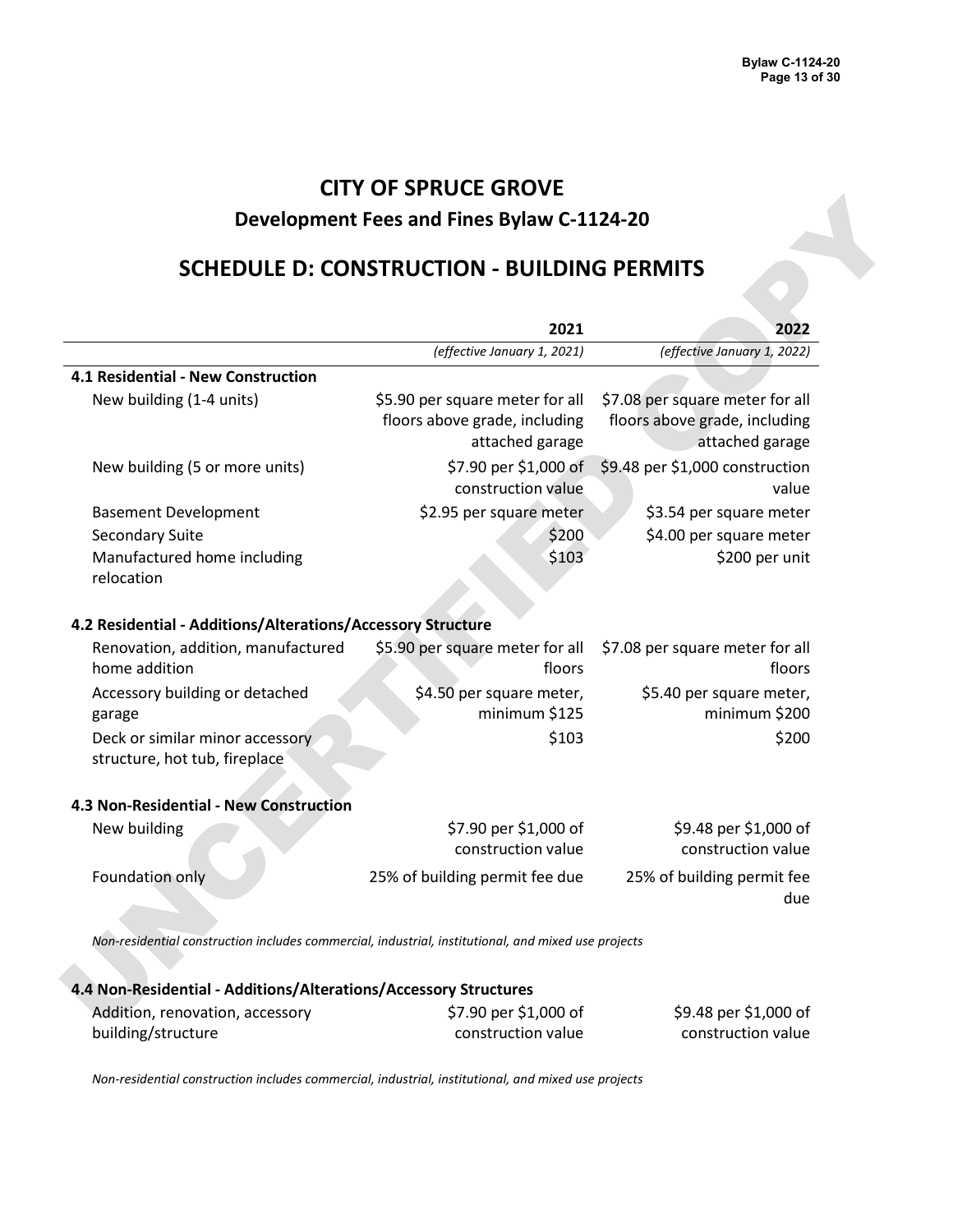| 4.5 Construction Water & Connection                                                                                           |                                                                        |                                                                        |  |
|-------------------------------------------------------------------------------------------------------------------------------|------------------------------------------------------------------------|------------------------------------------------------------------------|--|
| <b>Construction water</b>                                                                                                     | 10% of building permit fee per<br>unit                                 | 10% of building permit fee<br>per unit                                 |  |
| <b>Water &amp; Sewer Connection</b>                                                                                           | \$150 per unit                                                         | \$150 per unit                                                         |  |
| <b>Water Meter Fee</b>                                                                                                        | Per installed meter, based<br>upon cost set by City of Spruce<br>Grove | Per installed meter, based<br>upon cost set by City of<br>Spruce Grove |  |
| <b>4.6 Demolition</b>                                                                                                         |                                                                        |                                                                        |  |
| Demolition                                                                                                                    | \$155                                                                  | \$200                                                                  |  |
| <b>4.7 Revisions</b>                                                                                                          |                                                                        |                                                                        |  |
| Revision following issuance                                                                                                   |                                                                        | \$200                                                                  |  |
| Revisions are changes to an application that is currently being processed.                                                    |                                                                        |                                                                        |  |
| 4.8 Refunds                                                                                                                   |                                                                        |                                                                        |  |
| <b>Milestones</b>                                                                                                             |                                                                        |                                                                        |  |
| Payment received, but application<br>not reviewed                                                                             | 70% refund                                                             | 70% refund                                                             |  |
| Permit issued, no work has started                                                                                            | 35% refund                                                             | 35% refund                                                             |  |
| Work started, inspection have<br>occurred or permit has expired (with<br>or without inspections)                              | No refund                                                              | No refund                                                              |  |
| Permits or applications cancelled by request of the applicant within thirty (30) days of the application date may be subject. |                                                                        |                                                                        |  |
| to a refund based on the status of the individual item.                                                                       |                                                                        |                                                                        |  |
| Percentages are calculated based on the original application fee.                                                             |                                                                        |                                                                        |  |
| <b>4.9 Additional Fees</b>                                                                                                    |                                                                        |                                                                        |  |
| <b>Construction without permits</b>                                                                                           |                                                                        |                                                                        |  |
| Failure to secure required Safety<br>Codes permits prior to the start of<br>construction                                      | All fees are doubled                                                   | All fees are doubled                                                   |  |
| Levies/Surcharges (in addition to<br>permit fees)                                                                             |                                                                        |                                                                        |  |
| Safety Codes Council Levy                                                                                                     | Levies as established by the<br><b>Safety Codes Council</b>            | Levies as established by the<br>Safety Codes Council                   |  |
| Fire Inspection surcharge                                                                                                     | 10% of Building permit fee                                             | 10% of Building permit fee                                             |  |

| <b>4.9 Additional Fees</b><br><b>Construction without permits</b>                        |                                                             |                                                             |
|------------------------------------------------------------------------------------------|-------------------------------------------------------------|-------------------------------------------------------------|
| Failure to secure required Safety<br>Codes permits prior to the start of<br>construction | All fees are doubled                                        | All fees are doubled                                        |
| Levies/Surcharges (in addition to<br>permit fees)                                        |                                                             |                                                             |
| <b>Safety Codes Council Levy</b>                                                         | Levies as established by the<br><b>Safety Codes Council</b> | Levies as established by the<br><b>Safety Codes Council</b> |
| Fire Inspection surcharge                                                                | 10% of Building permit fee                                  | 10% of Building permit fee                                  |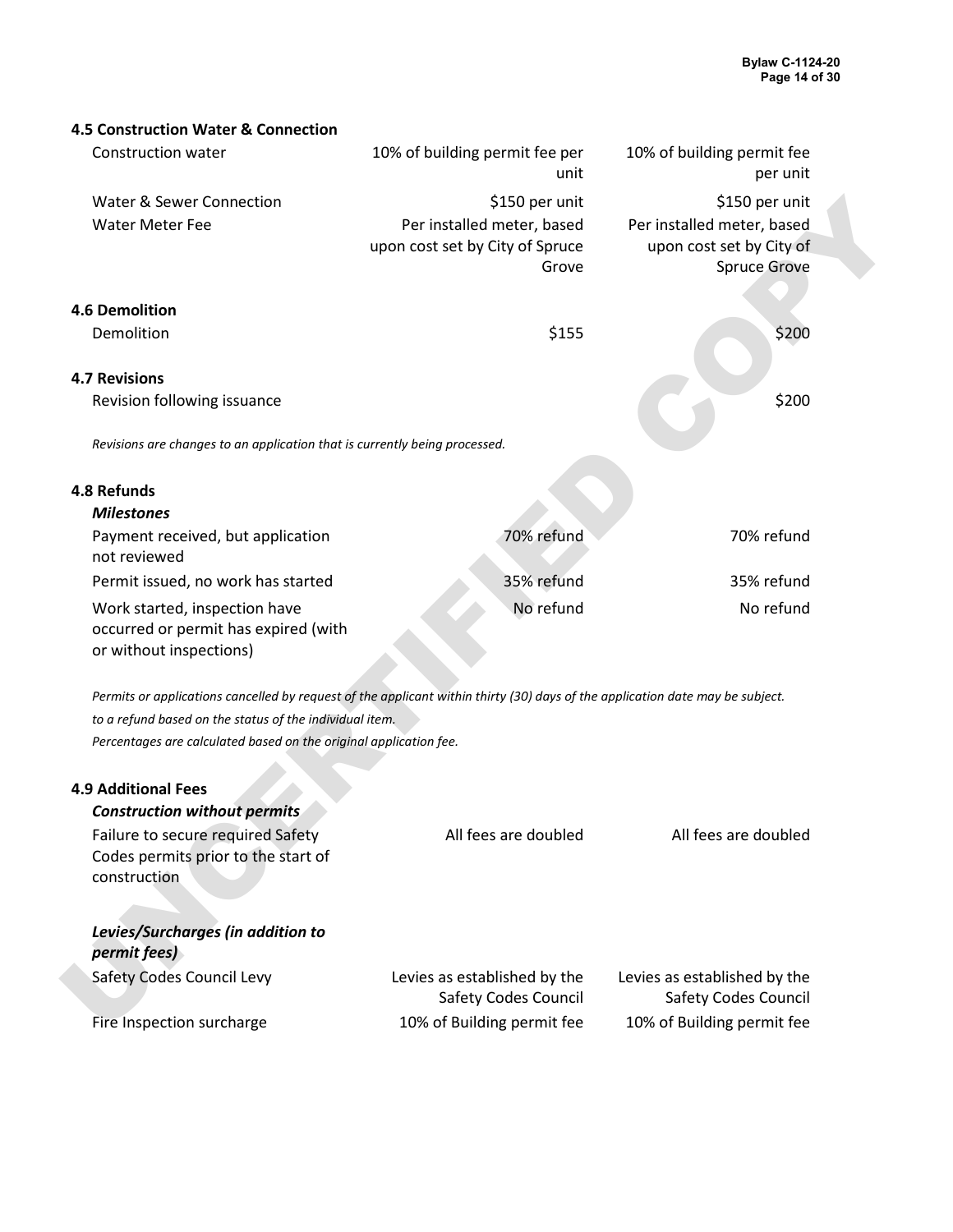| <b>Process Guidance</b>              |                          |                           |  |
|--------------------------------------|--------------------------|---------------------------|--|
| Pre-Application Plans Review         |                          | \$105 per building + GST, |  |
|                                      |                          | minimum of two (2) hours  |  |
|                                      |                          |                           |  |
| <b>Alternate Solutions</b>           |                          |                           |  |
| Review of alternative solution       | \$105 per hour + GST,    | \$105 per hour + GST,     |  |
| proposal                             | minimum of two (2) hours | minimum of two (2) hours  |  |
|                                      |                          |                           |  |
| <b>Re-Inspections</b>                |                          |                           |  |
| Re-inspection fee (at the discretion | \$115                    | \$200                     |  |
| of the Safety Codes Officer)         |                          |                           |  |
|                                      |                          |                           |  |
| <b>Extensions</b>                    |                          |                           |  |
| Extension                            | 50%, minimum \$103       | 50%, minimum \$65         |  |
| <b>Other</b>                         |                          |                           |  |
|                                      | \$90                     | \$125                     |  |
| Minimum Building Permit Fee          |                          | \$200                     |  |
| Transfer of permit to a new owner    | \$125                    |                           |  |
|                                      |                          |                           |  |
|                                      |                          |                           |  |
|                                      |                          |                           |  |
|                                      |                          |                           |  |
|                                      |                          |                           |  |
|                                      |                          |                           |  |
|                                      |                          |                           |  |
|                                      |                          |                           |  |
|                                      |                          |                           |  |
|                                      |                          |                           |  |
|                                      |                          |                           |  |
|                                      |                          |                           |  |
|                                      |                          |                           |  |
|                                      |                          |                           |  |
|                                      |                          |                           |  |
|                                      |                          |                           |  |
|                                      |                          |                           |  |
|                                      |                          |                           |  |
|                                      |                          |                           |  |
|                                      |                          |                           |  |
|                                      |                          |                           |  |
|                                      |                          |                           |  |
|                                      |                          |                           |  |
|                                      |                          |                           |  |
|                                      |                          |                           |  |
|                                      |                          |                           |  |
|                                      |                          |                           |  |
|                                      |                          |                           |  |
|                                      |                          |                           |  |
|                                      |                          |                           |  |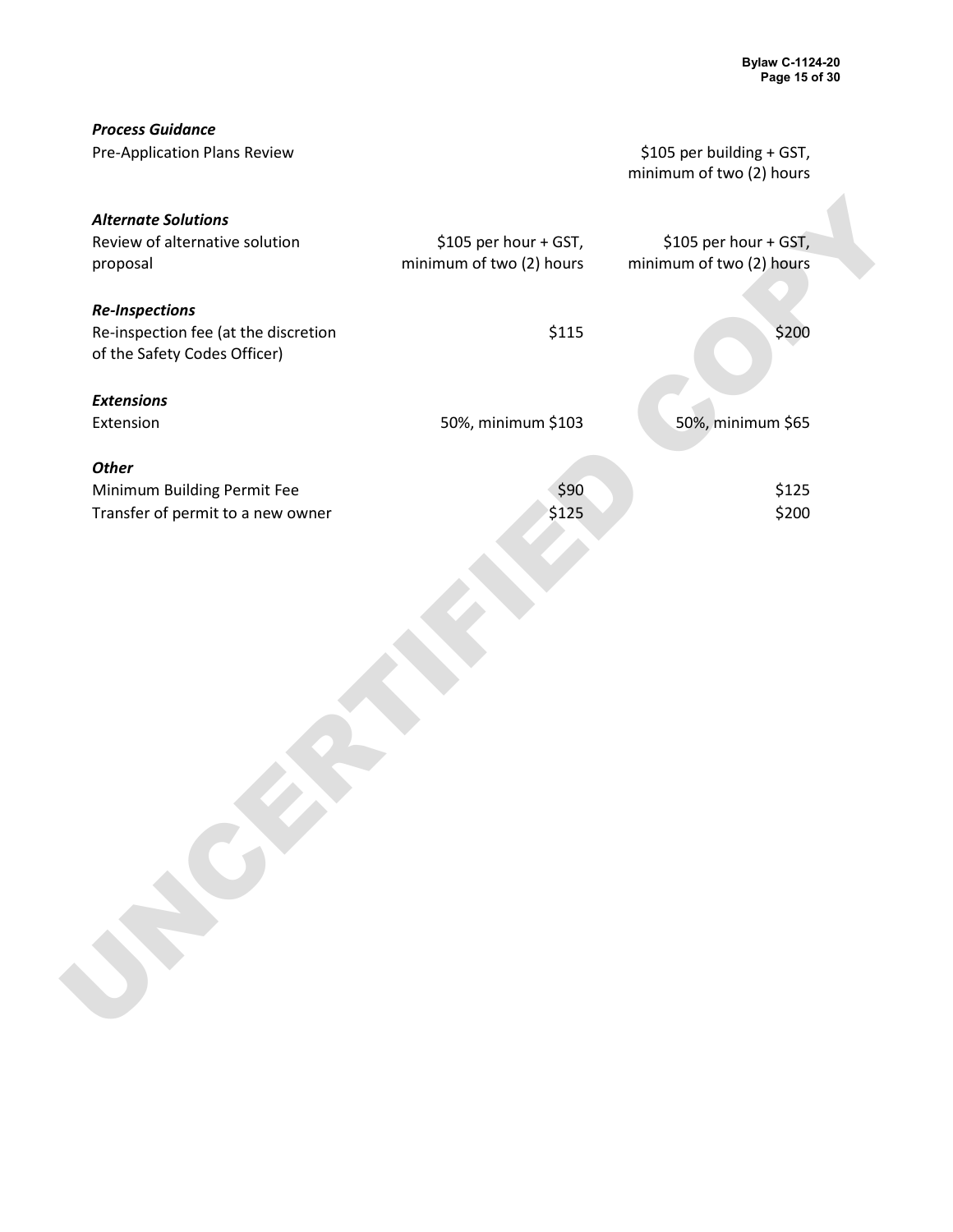## **SCHEDULE E: CONSTRUCTION - ELECTRICAL**

| (effective January 1, 2021)<br>5.1 Residential - New Construction<br><b>New construction (1-4 units)</b> | 2022                        |
|----------------------------------------------------------------------------------------------------------|-----------------------------|
|                                                                                                          | (effective January 1, 2022) |
|                                                                                                          |                             |
| \$200 per unit<br>0 to 232.2 square meters                                                               | \$200 per unit              |
| \$275 per unit<br>Greater than 232.2 square meters                                                       | \$275 per unit              |

#### *New construction ( 5 or more units)*

| (effective January 1, 2022)<br>\$200 per unit<br>\$275 per unit |
|-----------------------------------------------------------------|
|                                                                 |
|                                                                 |
|                                                                 |
|                                                                 |
| \$125                                                           |
| \$125 + \$0.0206 per \$1.00                                     |
| installation cost                                               |
| $$228 + $0.01545$ per \$1.00                                    |
| installation cost                                               |
| $$305.25 + $0.005665$ per                                       |
| \$1.00 installation cost                                        |
| \$531.85 + \$0.00515 per \$1.00<br>installation cost            |
| $$1,304.25 + $0.00309$ per                                      |
| \$1.00 installation cost                                        |
|                                                                 |

#### *Existing*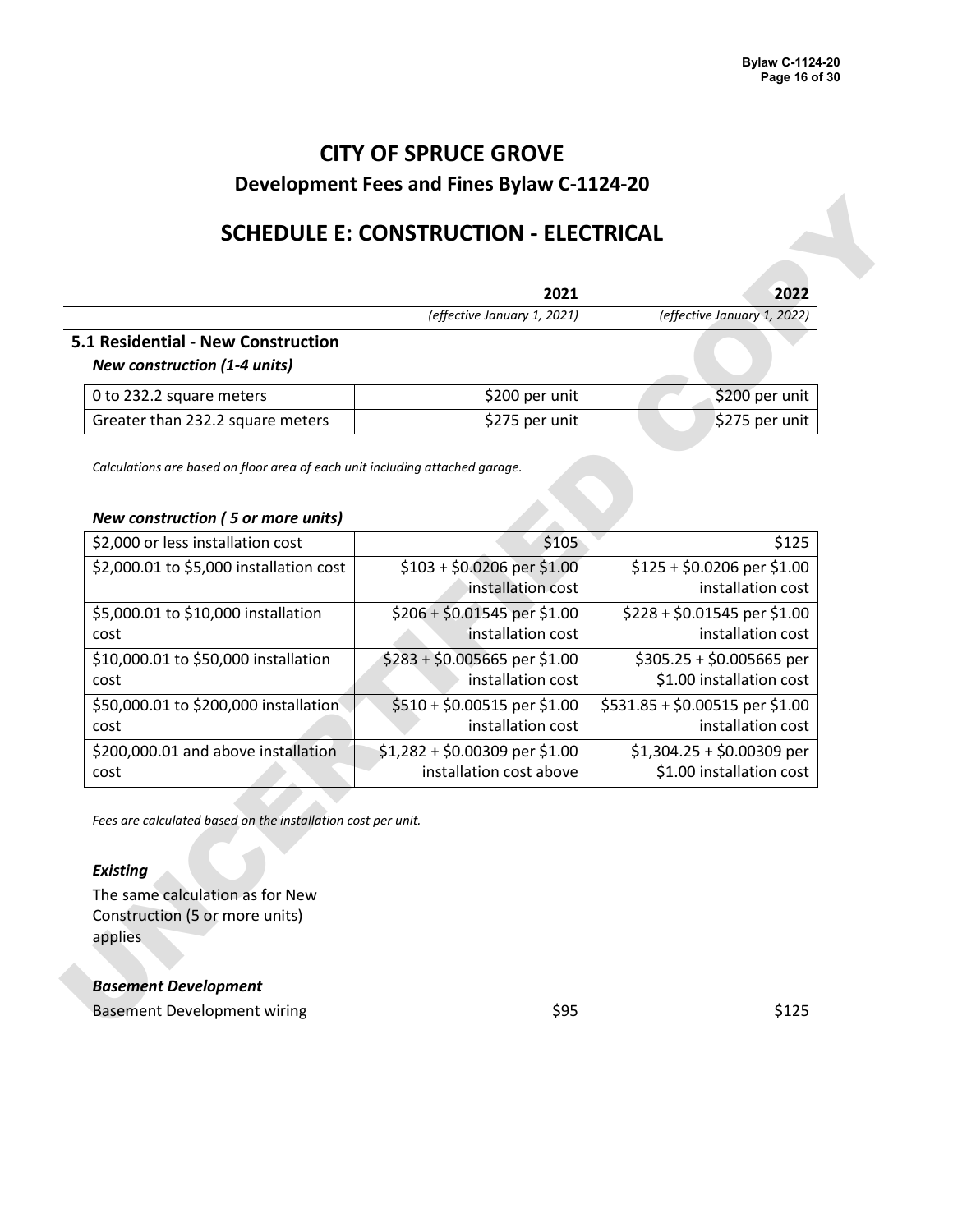#### *Single outlet*

Appliance installation or replacement involving a single outlet, or similar retrofitting for one outlet (including hot tubs)

#### **5.2 Non-Residential**

| outlet (including hot tubs)<br>5.2 Non-Residential<br>\$2,000 or less installation cost<br>\$2,000.01 to \$5,000 installation cost<br>\$5,000.01 to \$10,000 installation | 105<br>\$103 + \$0.0206 per \$1.00 | \$125                           |
|---------------------------------------------------------------------------------------------------------------------------------------------------------------------------|------------------------------------|---------------------------------|
|                                                                                                                                                                           |                                    |                                 |
|                                                                                                                                                                           |                                    |                                 |
|                                                                                                                                                                           |                                    |                                 |
|                                                                                                                                                                           |                                    |                                 |
|                                                                                                                                                                           |                                    | \$125 + \$0.0206 per \$1.00     |
|                                                                                                                                                                           | installation cost                  | installation cost               |
|                                                                                                                                                                           | \$206 + \$0.01545 per \$1.00       | \$228 + \$0.01545 per \$1.00    |
| cost                                                                                                                                                                      | installation cost                  | installation cost               |
| \$10,000.01 to \$50,000 installation                                                                                                                                      | \$283 + \$0.005665 per \$1.00      | $$305.25 + $0.005665$ per       |
| cost                                                                                                                                                                      | installation cost                  | \$1.00 installation cost        |
| \$50,000.01 to \$200,000 installation                                                                                                                                     | \$510 + \$0.00515 per \$1.00       | \$531.85 + \$0.00515 per \$1.00 |
| cost                                                                                                                                                                      | installation cost                  | installation cost               |
| \$200,000.01 and above installation                                                                                                                                       | \$1,282 + \$0.00309 per \$1.00     | $$1,304.25 + $0.00309$ per      |
| cost                                                                                                                                                                      | installation cost                  | \$1.00 installation cost        |
| <b>Underground/Service Connection</b><br>Underground installation                                                                                                         | \$85                               | \$100                           |
| Service connection                                                                                                                                                        | \$85                               | \$100                           |
| <b>5.3 Revisions</b>                                                                                                                                                      |                                    |                                 |
| Revision following issuance                                                                                                                                               |                                    | \$200                           |
| Revisions are changes to an application that is currently being processed.                                                                                                |                                    |                                 |
| 5.4 Refunds                                                                                                                                                               |                                    |                                 |
| <b>Milestones</b>                                                                                                                                                         |                                    |                                 |
| Payment received, but application<br>not reviewed                                                                                                                         | 70% refund                         | 70% refund                      |
|                                                                                                                                                                           | 35% refund                         | 35% refund                      |
| Permit issued, no work has started                                                                                                                                        |                                    |                                 |

#### *Underground/Service Connection*

| Underground installation | \$85 | \$100 |
|--------------------------|------|-------|
| Service connection       | \$85 | \$100 |

#### **5.3 Revisions**

| Revision following issuance |  |  | \$200 |
|-----------------------------|--|--|-------|
|-----------------------------|--|--|-------|

#### **5.4 Refunds**

| <b>Milestones</b>                                                                                |            |            |
|--------------------------------------------------------------------------------------------------|------------|------------|
| Payment received, but application<br>not reviewed                                                | 70% refund | 70% refund |
| Permit issued, no work has started                                                               | 35% refund | 35% refund |
| Work started, inspection have<br>occurred or permit has expired<br>(with or without inspections) | No refund  | No refund  |

*Permits or applications cancelled by request of the applicant within thirty (30) days of the application date may be subject.*

*to a refund based on the status of the individual item.*

*Percentages are calculated based on the original application fee.*

\$85 \$125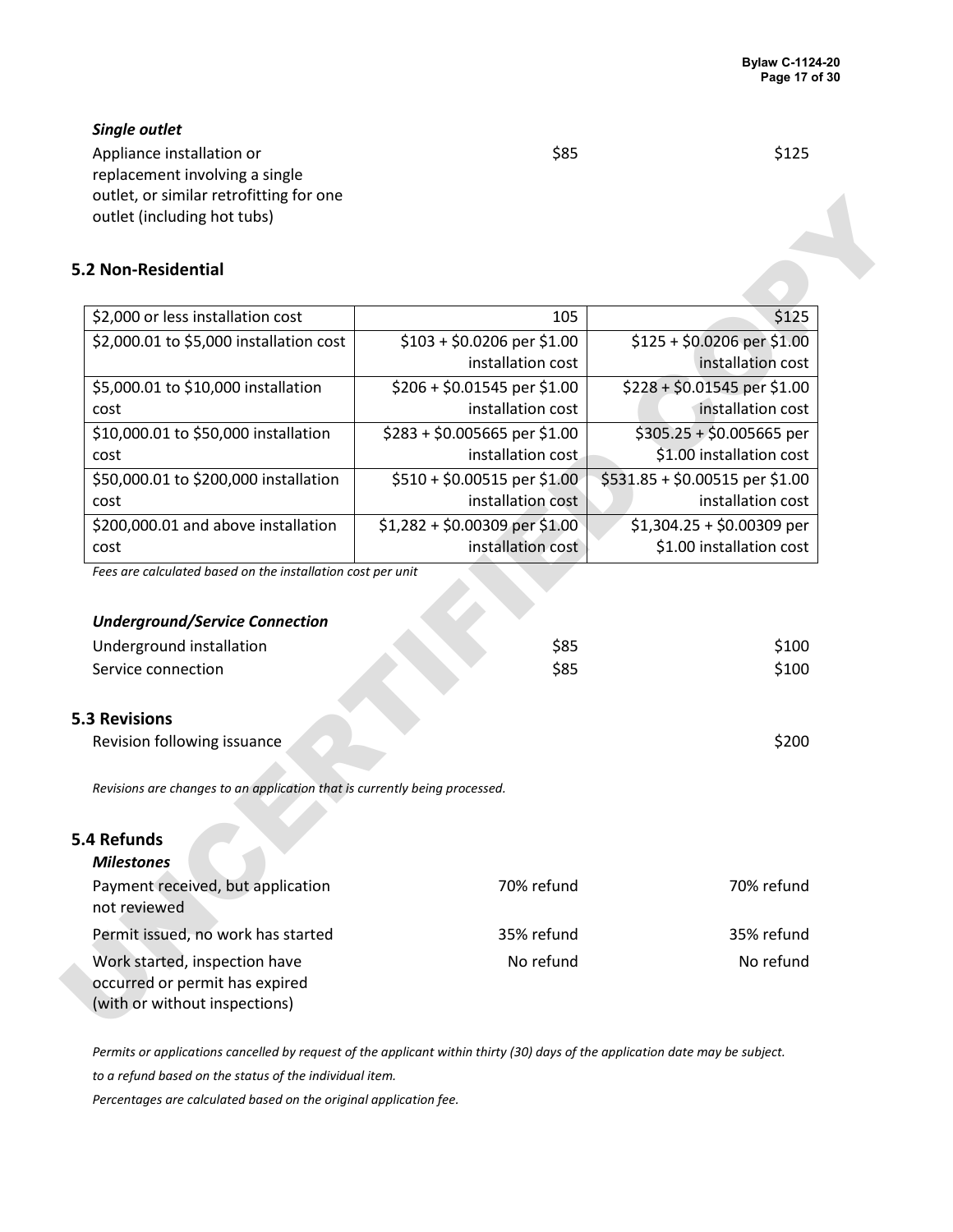| All fees are doubled         | All fees are doubled                                      |                                                                                                               |
|------------------------------|-----------------------------------------------------------|---------------------------------------------------------------------------------------------------------------|
| Levies as established by the | Levies as established by the                              |                                                                                                               |
|                              |                                                           |                                                                                                               |
|                              |                                                           |                                                                                                               |
|                              |                                                           |                                                                                                               |
|                              |                                                           |                                                                                                               |
|                              |                                                           |                                                                                                               |
| two (2) hours                | minimum of two (2) hours                                  |                                                                                                               |
|                              |                                                           |                                                                                                               |
| \$115                        | \$200                                                     |                                                                                                               |
|                              |                                                           |                                                                                                               |
| 50%, minimum \$103           | 50%, minimum \$65                                         |                                                                                                               |
|                              |                                                           |                                                                                                               |
| \$125                        | \$200                                                     |                                                                                                               |
|                              |                                                           |                                                                                                               |
|                              | <b>Safety Codes Council</b><br>\$105 per hour, minimum of | <b>Safety Codes Council</b><br>\$105 per building + GST,<br>minimum of two (2) hours<br>\$105 per hour + GST, |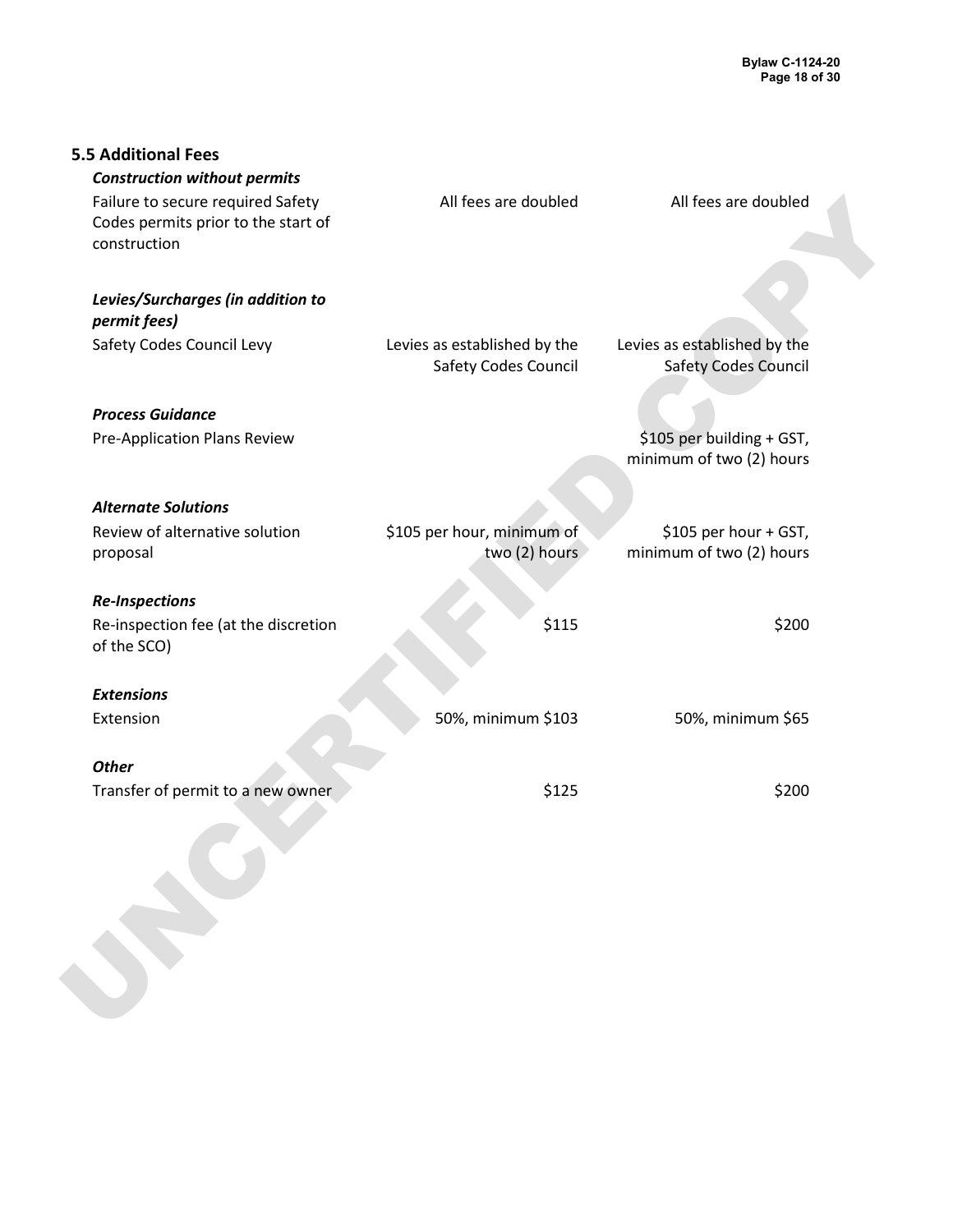### **SCHEDULE F: CONSTRUCTION - PLUMBING AND GAS**

|                                                                                          | 2021                                             | 2022                                             |
|------------------------------------------------------------------------------------------|--------------------------------------------------|--------------------------------------------------|
|                                                                                          | (effective January 1, 2021)                      | (effective January 1, 2022)                      |
| 6.1 Plumbing - Multiple fixture                                                          |                                                  |                                                  |
| Up to five (5) fixtures per unit                                                         | \$100                                            | \$125                                            |
| More than five (5) fixtures per unit                                                     | \$100 + \$5.90 per fixture                       | \$175                                            |
| More than ten (10) fixtures (non-<br>residential only)                                   |                                                  | \$225                                            |
| 6.2 Plumbing - Single fixture                                                            |                                                  |                                                  |
| New appliance, appliance<br>replacement or similar retrofitting<br>involving one fixture | \$85                                             | \$100                                            |
| 6.3 Gas - Residential                                                                    |                                                  |                                                  |
| Up to three (3) outlets per unit                                                         | \$105                                            | \$125                                            |
| More than three (3) outlets                                                              | $$105 + $18$ per outlet                          | \$150                                            |
| New appliance, appliance                                                                 | \$90                                             | \$100                                            |
| replacement or similar retrofitting<br>involving one outlet                              |                                                  |                                                  |
| 6.4 Gas - Non-Residential                                                                |                                                  |                                                  |
| Up to 200,000 BTU                                                                        | \$0.00103 per BTU, minimum<br>\$92.70            | \$0.00103 per BTU, minimum<br>\$125              |
| 200,001 to 400,000 BTU                                                                   | \$154.50 + \$0.000412 per BTU<br>over 200,000    | \$206 + \$0.000412 per BTU<br>over 200,000       |
| 400,001 to 1,000,000 BTU                                                                 | \$195.70 + \$0.0001545 per BTU<br>over 400,000   | \$288.40 + \$0.0001545 per<br>BTU over 400,000   |
| Over 1,000,000 BTU                                                                       | \$311.58 + \$0.0001545 per BTU<br>over 1,000,000 | \$381.10 + \$0.0001545 per<br>BTU over 1,000,000 |

#### **6.3 Gas - Residential**

| Up to three (3) outlets per unit                                                        | \$105                   | \$125 |
|-----------------------------------------------------------------------------------------|-------------------------|-------|
| More than three (3) outlets                                                             | $$105 + $18$ per outlet | \$150 |
| New appliance, appliance<br>replacement or similar retrofitting<br>involving one outlet | \$90                    | \$100 |

#### **6.4 Gas - Non-Residential**

| Up to 200,000 BTU        | \$0.00103 per BTU, minimum<br>\$92.70            | \$0.00103 per BTU, minimum<br>\$125              |
|--------------------------|--------------------------------------------------|--------------------------------------------------|
| 200,001 to 400,000 BTU   | \$154.50 + \$0.000412 per BTU<br>over 200,000    | \$206 + \$0.000412 per BTU<br>over 200,000       |
| 400,001 to 1,000,000 BTU | \$195.70 + \$0.0001545 per BTU<br>over 400,000   | \$288.40 + \$0.0001545 per<br>BTU over 400,000   |
| Over 1,000,000 BTU       | \$311.58 + \$0.0001545 per BTU<br>over 1,000,000 | $$381.10 + $0.0001545$ per<br>BTU over 1,000,000 |

#### **6.5 Gas - Temporary Installations**

Temporary propane/natural gas construction heater (includes tank set)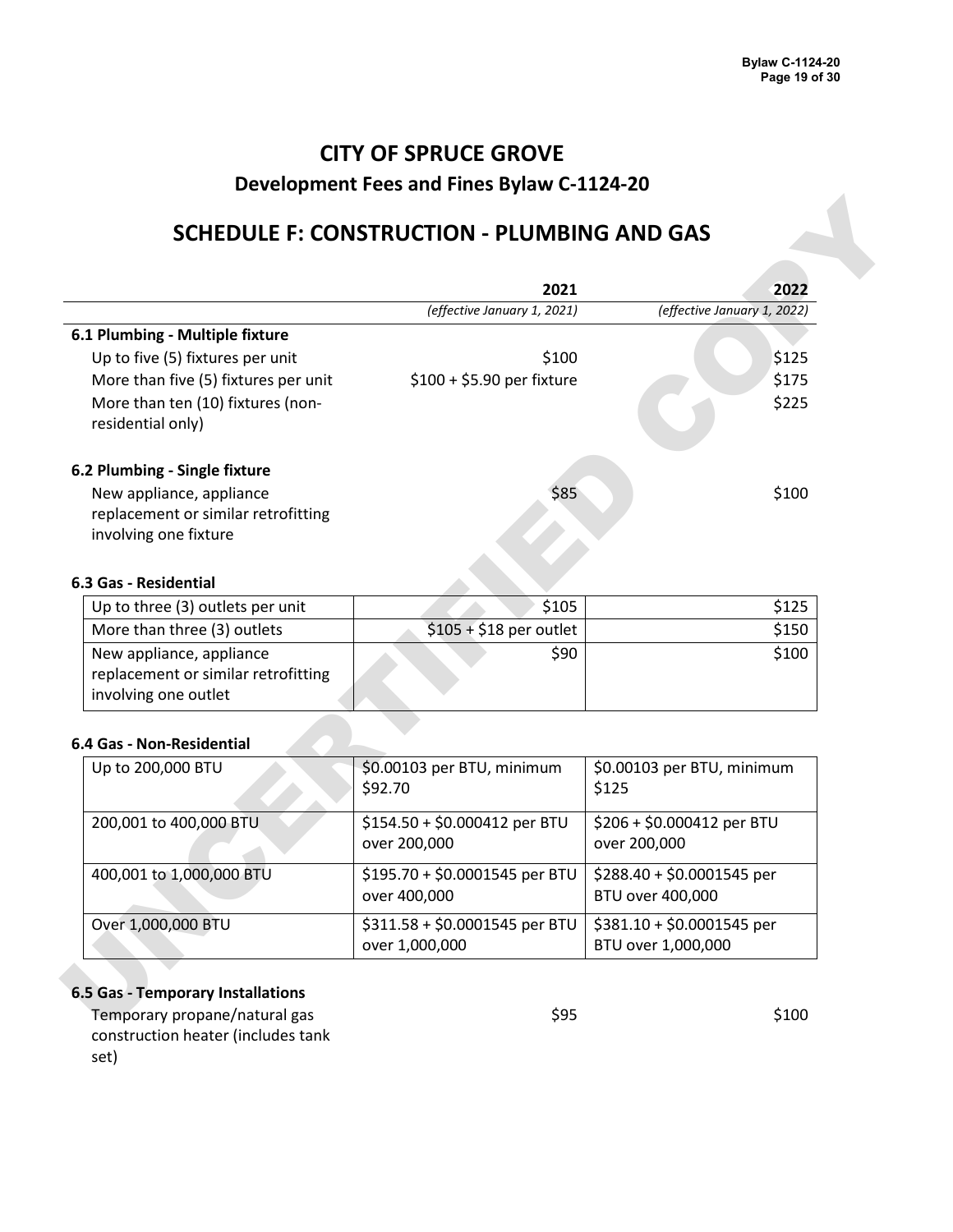| <b>6.6 Refill Centre</b>                                                                                      |                                                             |                                                             |  |
|---------------------------------------------------------------------------------------------------------------|-------------------------------------------------------------|-------------------------------------------------------------|--|
| Refill centre (propane)                                                                                       | \$283.25                                                    | \$285                                                       |  |
| Propane Tank (new or replacement)                                                                             | \$95                                                        | \$100                                                       |  |
| Service line from tank to building                                                                            |                                                             | No charge                                                   |  |
| Vaporizer                                                                                                     |                                                             | No charge                                                   |  |
| <b>6.7 Revisions</b>                                                                                          |                                                             |                                                             |  |
| Revision following issuance                                                                                   |                                                             | \$200                                                       |  |
| Revisions are changes to an application that is currently being processed.                                    |                                                             |                                                             |  |
|                                                                                                               |                                                             |                                                             |  |
| <b>6.8 Refunds</b>                                                                                            |                                                             |                                                             |  |
| <b>Milestones</b>                                                                                             |                                                             |                                                             |  |
| Payment received, but application<br>not reviewed                                                             | 70% refund                                                  | 70% refund                                                  |  |
| Permit issued, no work has started                                                                            | 35% refund                                                  | 35% refund                                                  |  |
| Work started, inspection have<br>occurred or permit has expired<br>(with or without inspections)              | No refund                                                   | No refund                                                   |  |
| Permits or applications cancelled by request of the applicant within thirty (30) days of the application date |                                                             |                                                             |  |
| may be subject to a refund based on the status of the individual item.                                        |                                                             |                                                             |  |
| Percentages are calculated based on the original application fee.                                             |                                                             |                                                             |  |
|                                                                                                               |                                                             |                                                             |  |
| <b>6.9 Additional Fees</b>                                                                                    |                                                             |                                                             |  |
| <b>Construction without permits</b>                                                                           |                                                             |                                                             |  |
| Failure to secure required Safety<br>Codes permits prior to the start of<br>construction                      | All fees are doubled                                        | All fees are doubled                                        |  |
| Levies/Surcharges (in addition to<br>permit fees)                                                             |                                                             |                                                             |  |
| Safety Codes Council Levy                                                                                     | Levies as established by the<br><b>Safety Codes Council</b> | Levies as established by the<br><b>Safety Codes Council</b> |  |
| <b>Process Guidance</b>                                                                                       |                                                             |                                                             |  |
| Pre-Application Plans Review                                                                                  |                                                             | \$105 per building + GST,                                   |  |
|                                                                                                               |                                                             | minimum of two (2) hours                                    |  |
| <b>Alternate Solutions</b>                                                                                    |                                                             |                                                             |  |
| Review of alternative solution<br>proposal                                                                    | \$105 per hour, minimum of<br>two (2) hours                 | \$105 per hour + GST,<br>minimum of two (2) hours           |  |
|                                                                                                               |                                                             |                                                             |  |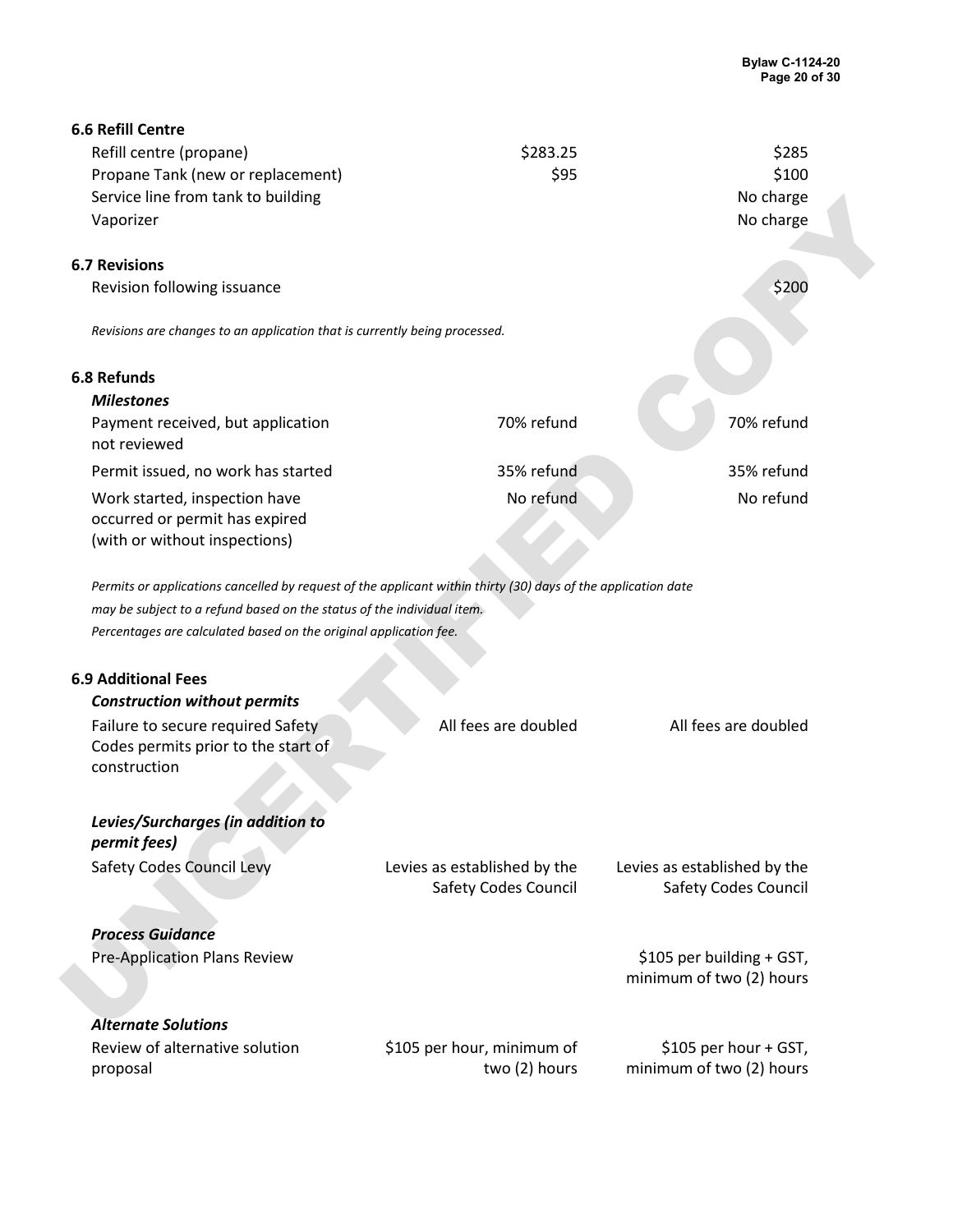| <b>Re-Inspections</b><br>Re-inspection fee (at the discretion<br>of the Safety Codes Inspector) | \$115              | \$200             |
|-------------------------------------------------------------------------------------------------|--------------------|-------------------|
| <b>Extensions</b>                                                                               |                    |                   |
| Extension                                                                                       | 50%, minimum \$103 | 50%, minimum \$65 |
| <b>Other</b>                                                                                    |                    |                   |
| Transfer of permit to a new owner                                                               | \$125              | \$200             |
|                                                                                                 |                    |                   |
|                                                                                                 |                    |                   |
|                                                                                                 |                    |                   |
|                                                                                                 |                    |                   |
| ROY                                                                                             |                    |                   |
|                                                                                                 |                    |                   |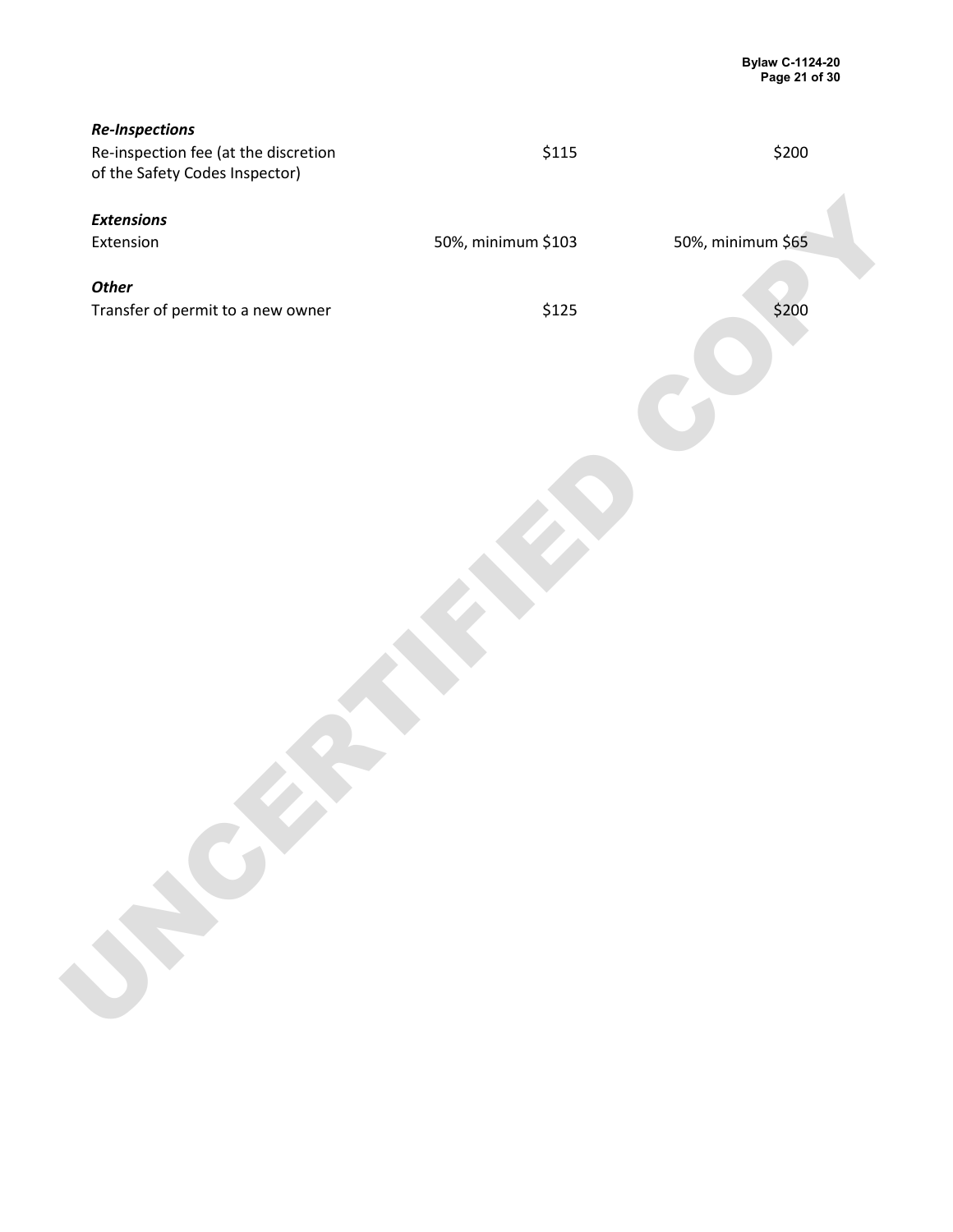## **CITY OF SPRUCE GROVE**

**Development Fees and Fines Bylaw C-1124-20**

## **SCHEDULE G: CONSTRUCTION - LOT GRADING**

|                                                                                  | 2021                         | 2022                         |
|----------------------------------------------------------------------------------|------------------------------|------------------------------|
|                                                                                  | (effective January 1, 2021)  | (effective January 1, 2022)  |
| 7.1 New Residential<br>Single-detached, semi-detached,<br>duplex, row housing    |                              |                              |
| New Application                                                                  | \$165                        | \$165                        |
| Performance Damage Agreement<br>Deposit                                          | \$2,500                      | \$2,500                      |
| Multi-unit development on a single<br>lot                                        |                              |                              |
| New Application                                                                  | \$200 per ha + \$50 per unit | \$250 per ha + \$50 per unit |
| Performance Damage Agreement<br>Deposit                                          | \$5,000                      | \$5,000                      |
| 7.2 New Non-Residential                                                          |                              |                              |
| New Application                                                                  | \$200 per ha                 | \$300 per ha, minimum \$300  |
| Performance Damage Agreement<br>Deposit                                          | \$5,000                      | \$5,000                      |
| Non-Residential lots include commercial, industrial, institutional and mixed use |                              |                              |
| <b>7.3 Revisions</b>                                                             |                              |                              |
| Revision following issuance                                                      |                              | \$200                        |
| Revisions are changes to an application that is currently being processed.       |                              |                              |
|                                                                                  |                              |                              |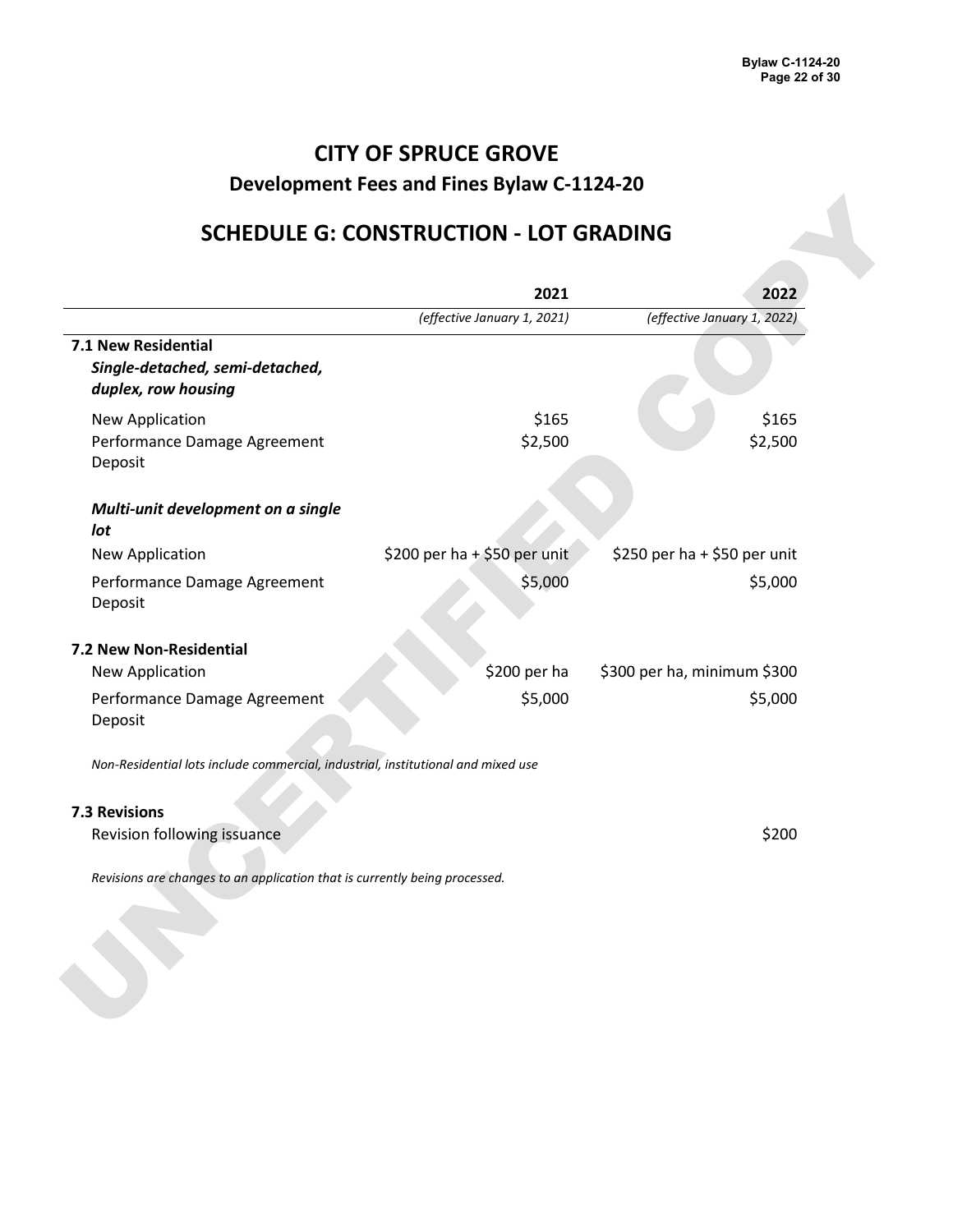### **7.4 Refunds**

| <b>Milestones</b> |
|-------------------|
|-------------------|

| Payment received, but application  | 100% refund | 70% refund |
|------------------------------------|-------------|------------|
| not reviewed                       |             |            |
| Permit issued, no work has started | No refund   | 35% refund |
| Work started, inspection has       | No refund   | No refund  |
| occurred or permit has expired     |             |            |
| (with or without inspections)      |             |            |

#### **7.5 Additional Fees**

| not reviewed<br>Permit issued, no work has started                                                                           | No refund                     | 35% refund                    |  |
|------------------------------------------------------------------------------------------------------------------------------|-------------------------------|-------------------------------|--|
| Work started, inspection has                                                                                                 | No refund                     | No refund                     |  |
| occurred or permit has expired<br>(with or without inspections)                                                              |                               |                               |  |
|                                                                                                                              |                               |                               |  |
| Permits or applications cancelled by request of the applicant within thirty (30) days of the application date may be subject |                               |                               |  |
| to a refund based on the status of the individual item.                                                                      |                               |                               |  |
| Percentages are calculated based on the original application fee.                                                            |                               |                               |  |
| <b>7.5 Additional Fees</b>                                                                                                   |                               |                               |  |
| <b>Re-Inspections</b>                                                                                                        |                               |                               |  |
| Re-inspection fee (Single-detached,<br>semi-detached, duplex, row<br>housing)                                                | Same as application fee + GST | Same as application fee + GST |  |
| Re-inspection fee (Multi-unit<br>development on a single lot)                                                                | $$200 + GST$                  | $$300 + GST$                  |  |
| Re-inspection fee (Non-residential)                                                                                          | $$200 + GST$                  | $$300 + GST$                  |  |
|                                                                                                                              |                               |                               |  |
| <b>Extensions</b>                                                                                                            |                               |                               |  |
| Extension                                                                                                                    | 50%, minimum \$103            | 50%, minimum \$65             |  |
|                                                                                                                              |                               |                               |  |
|                                                                                                                              |                               |                               |  |
|                                                                                                                              |                               |                               |  |
|                                                                                                                              |                               |                               |  |
|                                                                                                                              |                               |                               |  |
|                                                                                                                              |                               |                               |  |
|                                                                                                                              |                               |                               |  |
|                                                                                                                              |                               |                               |  |
|                                                                                                                              |                               |                               |  |
|                                                                                                                              |                               |                               |  |
|                                                                                                                              |                               |                               |  |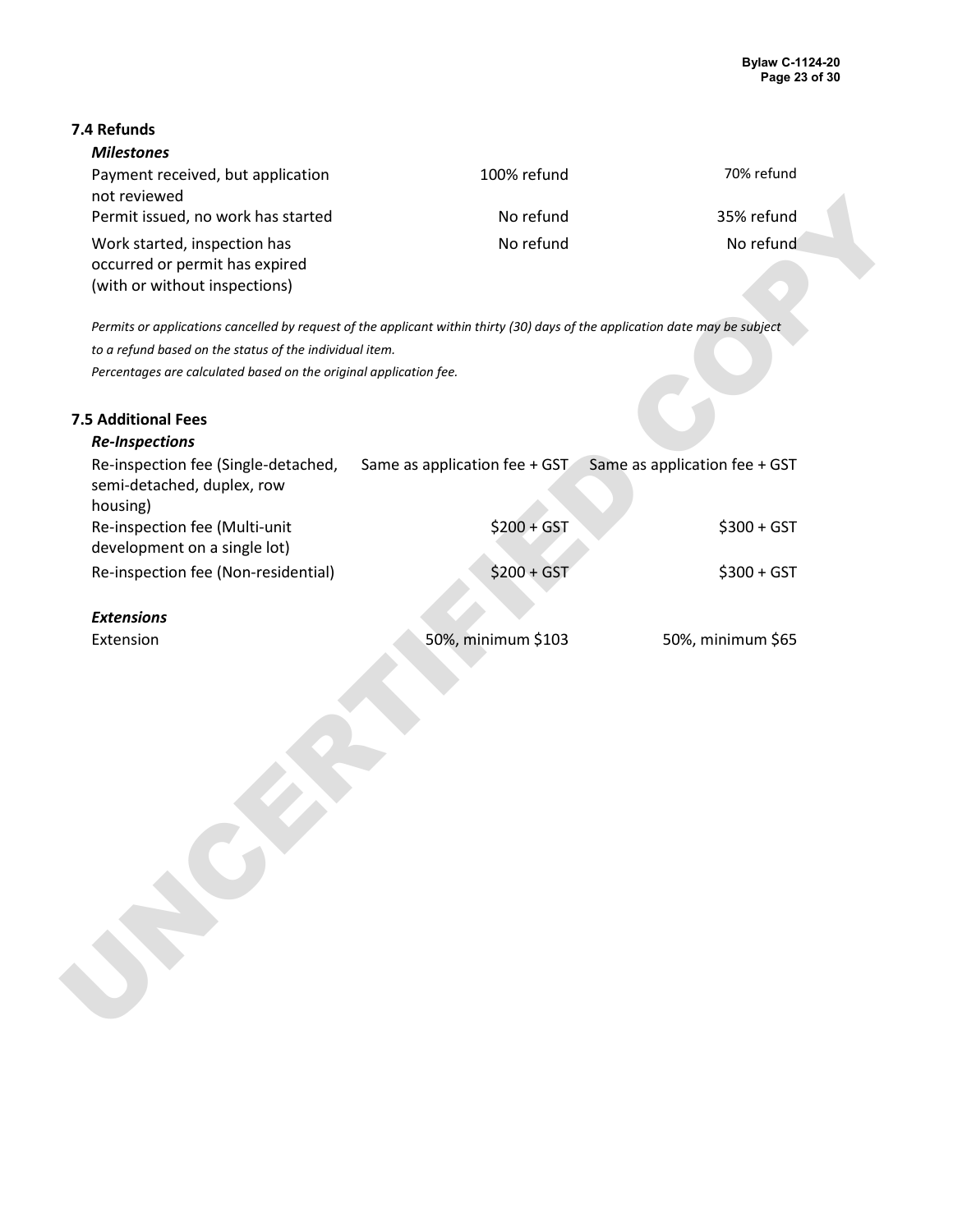## **SCHEDULE H: INFRASTRUCTURE USE**

|                                                         | 2021                        | 2022                        |
|---------------------------------------------------------|-----------------------------|-----------------------------|
|                                                         | (Effective January 1, 2021) | (effective January 1, 2022) |
| 8.1 Infrastructure Construction Approval Permits (ICAP) |                             |                             |
| ICAP - Single Use Fee                                   |                             | \$50                        |
| ICAP - Annual Fee                                       |                             | \$100                       |
| 8.2 Storage and Waste Containers                        |                             |                             |
| New Application                                         |                             | $$25 + GST$                 |
| <b>8.3 Revisions</b>                                    |                             |                             |
| Applications of these types cannot be revised           |                             |                             |
| 8.4 Refunds                                             |                             |                             |
| Applications of these types are non-refundable          |                             |                             |
|                                                         |                             |                             |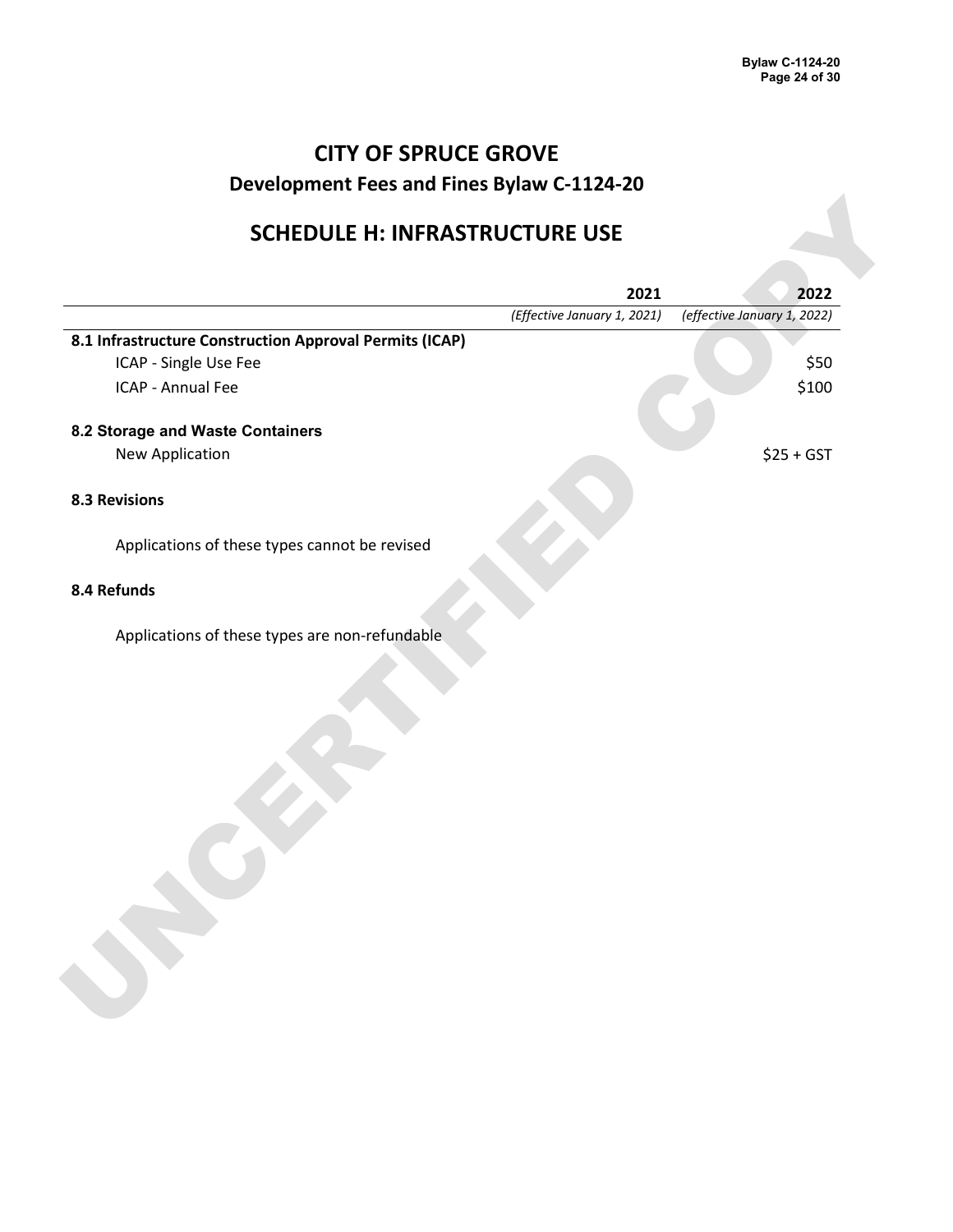## **SCHEDULE I: BUSINESS LICENCES**

| <b>SCHEDULE I: BUSINESS LICENCES</b>                                                                           |                              |                             |
|----------------------------------------------------------------------------------------------------------------|------------------------------|-----------------------------|
|                                                                                                                |                              |                             |
|                                                                                                                | 2021                         | 2022                        |
|                                                                                                                | (effective January 1, 2021)  | (effective January 1, 2022) |
| 9.1 Resident Businesses                                                                                        |                              |                             |
| Annual fee                                                                                                     | \$260                        | \$260                       |
| Change of location                                                                                             | \$260                        | \$260                       |
| Resident businesses are subject to a one-time business licence fee, as long as the licence is renewed annually |                              |                             |
| in accordance with the timelines and processes specified in the City's Business Licence Bylaw.                 |                              |                             |
| 9.2 Non-resident Businesses                                                                                    |                              |                             |
| Annual fee                                                                                                     | \$425                        | \$425                       |
| Annual fee (after September 1)                                                                                 | \$212.50                     | \$212.50                    |
| 9.3 Temporary Businesses and Vendors                                                                           |                              |                             |
| Up to five (5) days                                                                                            | \$55                         | \$55                        |
| 9.4 Charitable/Non-profit Organizations                                                                        |                              |                             |
| Annual fee                                                                                                     | No charge with proof of non- | No charge with proof of     |
|                                                                                                                | profit status                | non-profit status           |
|                                                                                                                |                              |                             |
| 9.5 Revisions                                                                                                  |                              |                             |
| Applications of these types cannot                                                                             |                              |                             |
| be revised                                                                                                     |                              |                             |
| 9.6 Refunds                                                                                                    |                              |                             |
| <b>Milestones</b>                                                                                              |                              |                             |
| Payment received but application                                                                               | Full refund                  | Full refund                 |
| not reviewed                                                                                                   |                              |                             |
| 9.7 Appeals                                                                                                    |                              |                             |
| <b>Business Licence decision</b>                                                                               | \$130                        | \$130                       |
|                                                                                                                |                              |                             |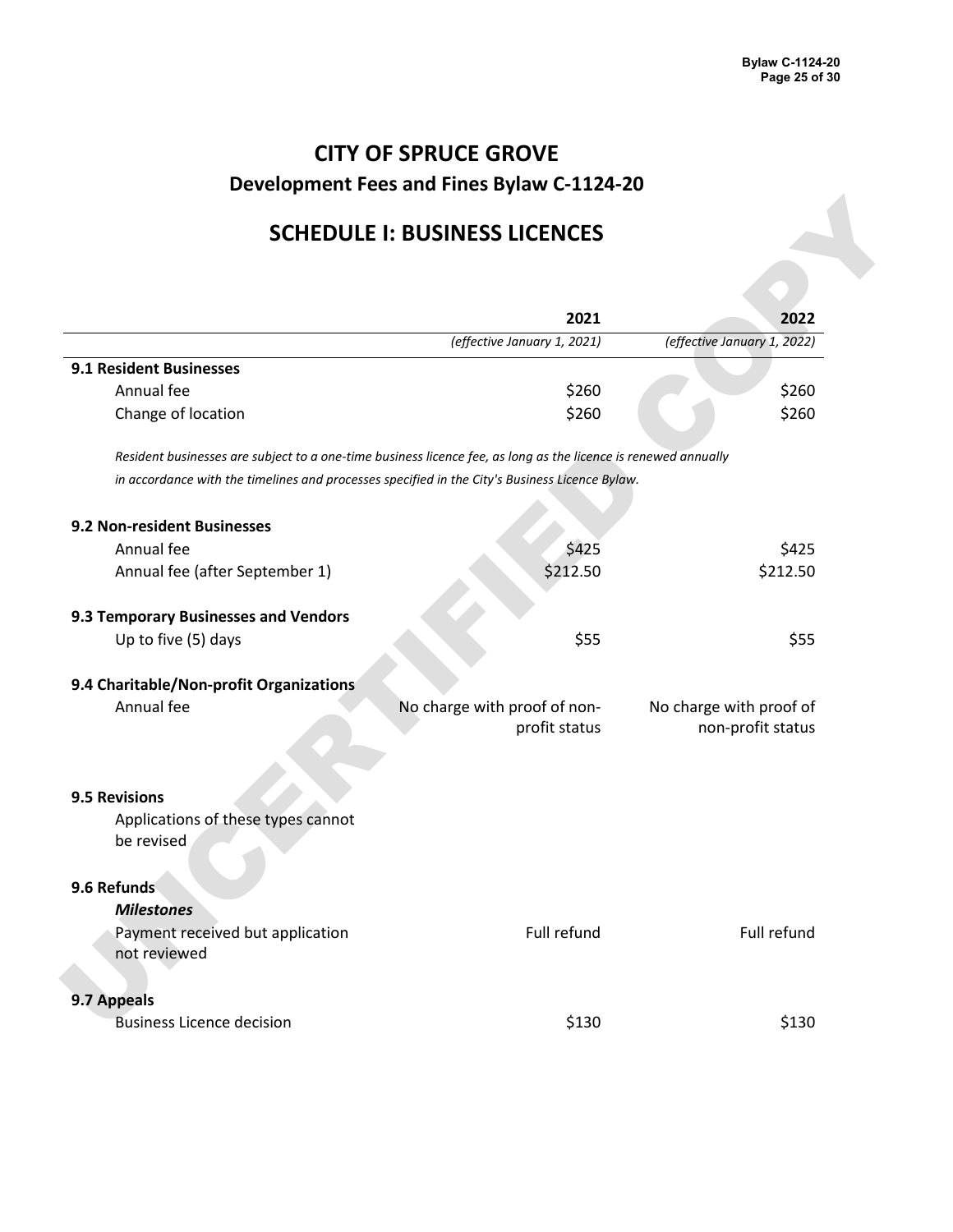## **CITY OF SPRUCE GROVE**

### **Development Fees and Fines Bylaw C-1124-20**

### **SCHEDULE J: COMPLIANCE REQUESTS AND FILE REVIEWS**

| (effective January 1, 2021)<br>(effective January 1, 2022)<br>10.1 Residential Compliance<br>$$210 + GST$<br>Three (3) day processing<br>$$300 + GST$<br>$$130 + GST$<br>$$150 + GST$<br>Ten (10) day processing<br>10.2 Non-Residential Compliance<br>Three (3) day processing<br>$$210 + GST$<br>$$500 + GST$<br>$$130 + GST$<br>$$250 + GST$<br>Ten (10) day processing<br>\$105 per hour + GST,<br>\$105 per hour + GST,<br>File review (includes searches for<br>minimum two (2) hours<br>minimum two (2) hours<br>environmental assessments, safety codes<br>history, etc)<br>$$105 + GST$<br>$$105 + GST$<br><b>Zoning Verification Letter</b><br><b>10.4 Revisions</b><br>Applications of these types cannot be revised<br>The refund amount will be evaluated by the Director of Planning & Development based<br>on the work that was already completed when the City was made aware of the<br>cancellation request by the applicant<br>Re-stamp for any Compliance request<br>50% of the applicable fee<br>50% of the applicable fee<br>+ GST<br>+ GST |                                               | 2021 | 2022 |
|------------------------------------------------------------------------------------------------------------------------------------------------------------------------------------------------------------------------------------------------------------------------------------------------------------------------------------------------------------------------------------------------------------------------------------------------------------------------------------------------------------------------------------------------------------------------------------------------------------------------------------------------------------------------------------------------------------------------------------------------------------------------------------------------------------------------------------------------------------------------------------------------------------------------------------------------------------------------------------------------------------------------------------------------------------------|-----------------------------------------------|------|------|
|                                                                                                                                                                                                                                                                                                                                                                                                                                                                                                                                                                                                                                                                                                                                                                                                                                                                                                                                                                                                                                                                  |                                               |      |      |
|                                                                                                                                                                                                                                                                                                                                                                                                                                                                                                                                                                                                                                                                                                                                                                                                                                                                                                                                                                                                                                                                  |                                               |      |      |
|                                                                                                                                                                                                                                                                                                                                                                                                                                                                                                                                                                                                                                                                                                                                                                                                                                                                                                                                                                                                                                                                  |                                               |      |      |
|                                                                                                                                                                                                                                                                                                                                                                                                                                                                                                                                                                                                                                                                                                                                                                                                                                                                                                                                                                                                                                                                  |                                               |      |      |
|                                                                                                                                                                                                                                                                                                                                                                                                                                                                                                                                                                                                                                                                                                                                                                                                                                                                                                                                                                                                                                                                  |                                               |      |      |
|                                                                                                                                                                                                                                                                                                                                                                                                                                                                                                                                                                                                                                                                                                                                                                                                                                                                                                                                                                                                                                                                  |                                               |      |      |
|                                                                                                                                                                                                                                                                                                                                                                                                                                                                                                                                                                                                                                                                                                                                                                                                                                                                                                                                                                                                                                                                  |                                               |      |      |
|                                                                                                                                                                                                                                                                                                                                                                                                                                                                                                                                                                                                                                                                                                                                                                                                                                                                                                                                                                                                                                                                  | 10.3 File Review & Zoning Verification Letter |      |      |
|                                                                                                                                                                                                                                                                                                                                                                                                                                                                                                                                                                                                                                                                                                                                                                                                                                                                                                                                                                                                                                                                  |                                               |      |      |
|                                                                                                                                                                                                                                                                                                                                                                                                                                                                                                                                                                                                                                                                                                                                                                                                                                                                                                                                                                                                                                                                  |                                               |      |      |
|                                                                                                                                                                                                                                                                                                                                                                                                                                                                                                                                                                                                                                                                                                                                                                                                                                                                                                                                                                                                                                                                  |                                               |      |      |
|                                                                                                                                                                                                                                                                                                                                                                                                                                                                                                                                                                                                                                                                                                                                                                                                                                                                                                                                                                                                                                                                  |                                               |      |      |
|                                                                                                                                                                                                                                                                                                                                                                                                                                                                                                                                                                                                                                                                                                                                                                                                                                                                                                                                                                                                                                                                  |                                               |      |      |
|                                                                                                                                                                                                                                                                                                                                                                                                                                                                                                                                                                                                                                                                                                                                                                                                                                                                                                                                                                                                                                                                  | 10.5 Refunds                                  |      |      |
|                                                                                                                                                                                                                                                                                                                                                                                                                                                                                                                                                                                                                                                                                                                                                                                                                                                                                                                                                                                                                                                                  |                                               |      |      |
|                                                                                                                                                                                                                                                                                                                                                                                                                                                                                                                                                                                                                                                                                                                                                                                                                                                                                                                                                                                                                                                                  |                                               |      |      |
|                                                                                                                                                                                                                                                                                                                                                                                                                                                                                                                                                                                                                                                                                                                                                                                                                                                                                                                                                                                                                                                                  | <b>10.6 Additional Fees</b>                   |      |      |
|                                                                                                                                                                                                                                                                                                                                                                                                                                                                                                                                                                                                                                                                                                                                                                                                                                                                                                                                                                                                                                                                  |                                               |      |      |
|                                                                                                                                                                                                                                                                                                                                                                                                                                                                                                                                                                                                                                                                                                                                                                                                                                                                                                                                                                                                                                                                  |                                               |      |      |
|                                                                                                                                                                                                                                                                                                                                                                                                                                                                                                                                                                                                                                                                                                                                                                                                                                                                                                                                                                                                                                                                  |                                               |      |      |

#### **10.5 Refunds**

#### **10.6 Additional Fees**

| Re-stamp for any Compliance request |       | 50% of the applicable fee 50% of the applicable fee |
|-------------------------------------|-------|-----------------------------------------------------|
|                                     | + GST | + GST                                               |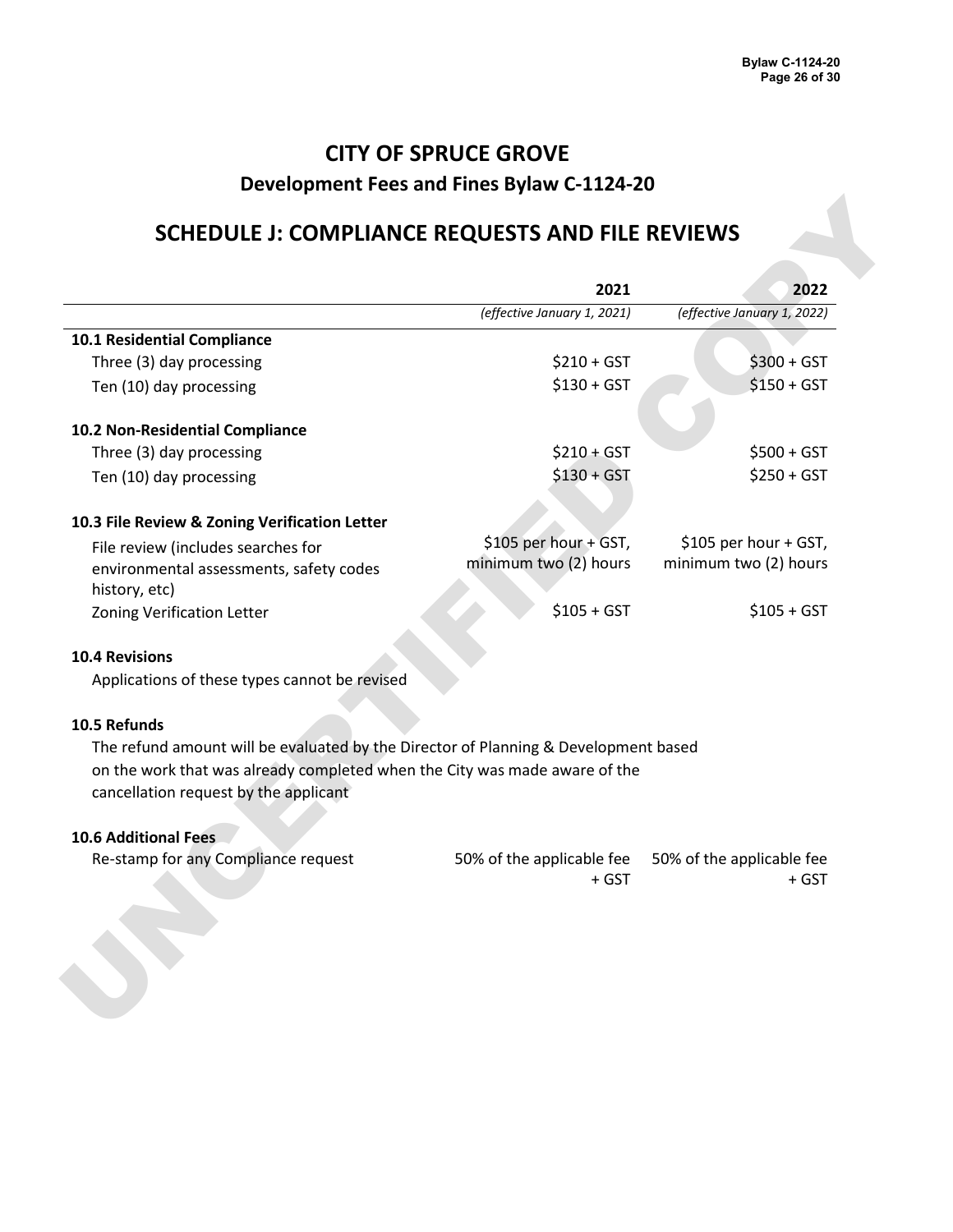# **SCHEDULE K: PENALTIES & FINES - DEVELOPMENT PERMIT AND LAND USE BYLAW VIOLATIONS**

| <b>Offence</b>                                                                          | <b>Relevant Section</b><br>of the Land Use<br><b>Bylaw (C-824-</b><br>12) | <b>Fine Amount</b>   |                           |
|-----------------------------------------------------------------------------------------|---------------------------------------------------------------------------|----------------------|---------------------------|
|                                                                                         |                                                                           | <b>First Offence</b> | <b>Subsequent Offence</b> |
| Development without a Development<br>Permit (excluding Signs)                           | 24(1)(b)                                                                  | \$500.00             | \$750.00                  |
| Sign without a Development Permit<br>where a Development Permit is required             | 24(1)(b)                                                                  | \$200.00             | \$400.00                  |
| Development in contravention of a<br>Development Permit (excluding Signs)               | 24(1)(c)                                                                  | \$500.00             | \$750.00                  |
| Sign erected that does not comply with<br>Part 10                                       | 24(1)(a)                                                                  | \$200.00             | \$400.00                  |
| Development in contravention of a<br><b>Subdivision Approval</b>                        | 24(1)(c)                                                                  | \$500.00             | \$750.00                  |
| Continuing Development after a<br>Development Permit has been suspended<br>or cancelled | 24(1)(a)                                                                  | \$500.00             | \$750.00                  |
| Development or Use prohibited or<br>restricted in any district                          | 24(1)(a)                                                                  | \$500.00             | \$750.00                  |
| Nuisance on the land                                                                    | 24(1)(a)                                                                  | \$250.00             | \$500.00                  |
| Sign in an abandoned state or disrepair                                                 | 24(1)(a)                                                                  | \$200.00             | \$400.00                  |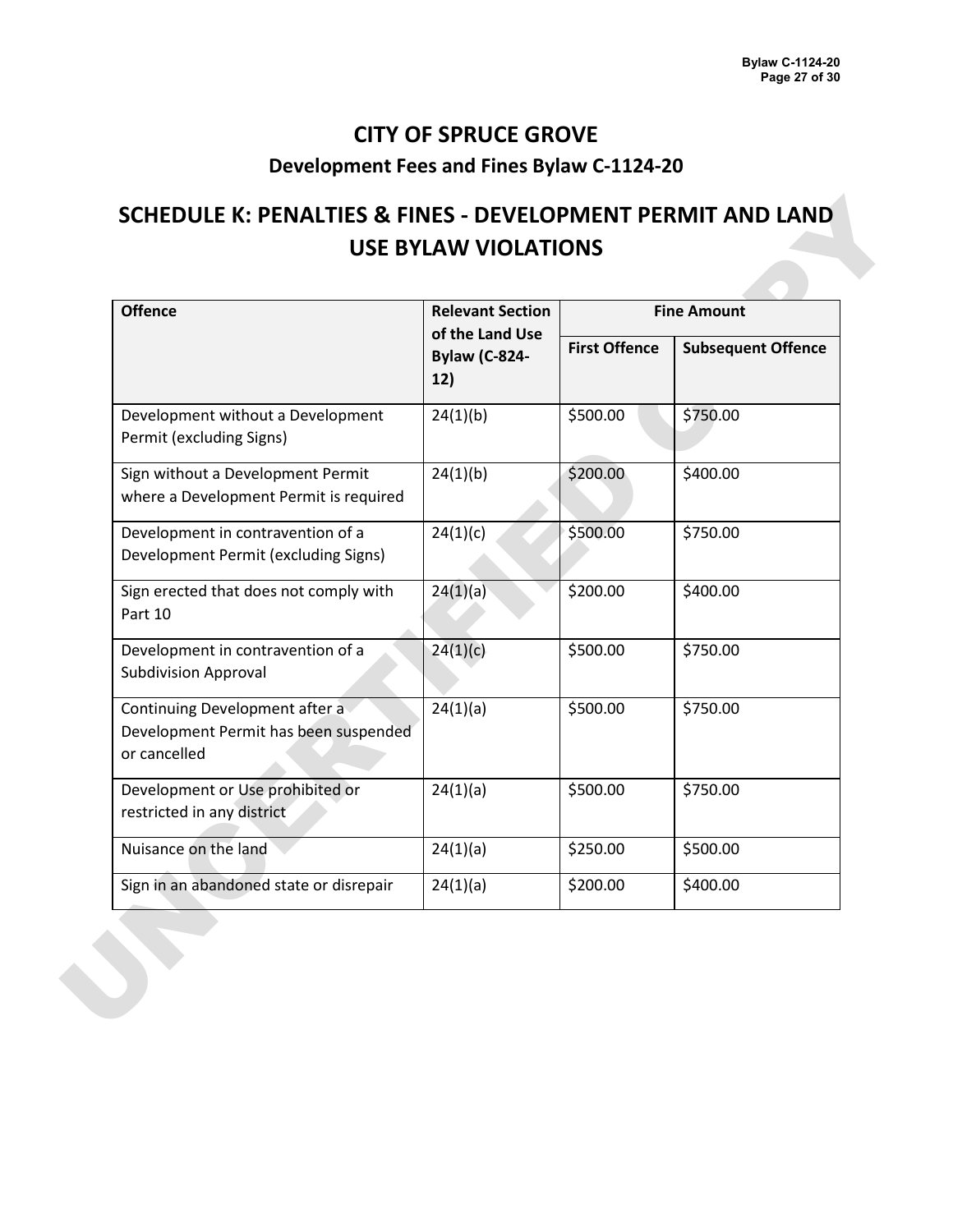## **SCHEDULE L: PENALTIES & FINES - BUILDING PERMIT VIOLATIONS**

| <b>Offence</b>                        | <b>Fine Amount</b>   |                       |                      |  |
|---------------------------------------|----------------------|-----------------------|----------------------|--|
|                                       | <b>First Offence</b> | <b>Second Offence</b> | <b>Third Offence</b> |  |
| Occupying prior to issuance of        | \$510                | \$1020                | \$3060               |  |
| <b>Occupancy Certificate</b>          |                      |                       |                      |  |
| Verification of Compliance submission | \$510                | \$1020                | $$3060 + privileges$ |  |
| violations                            |                      |                       | revoked              |  |
|                                       |                      |                       |                      |  |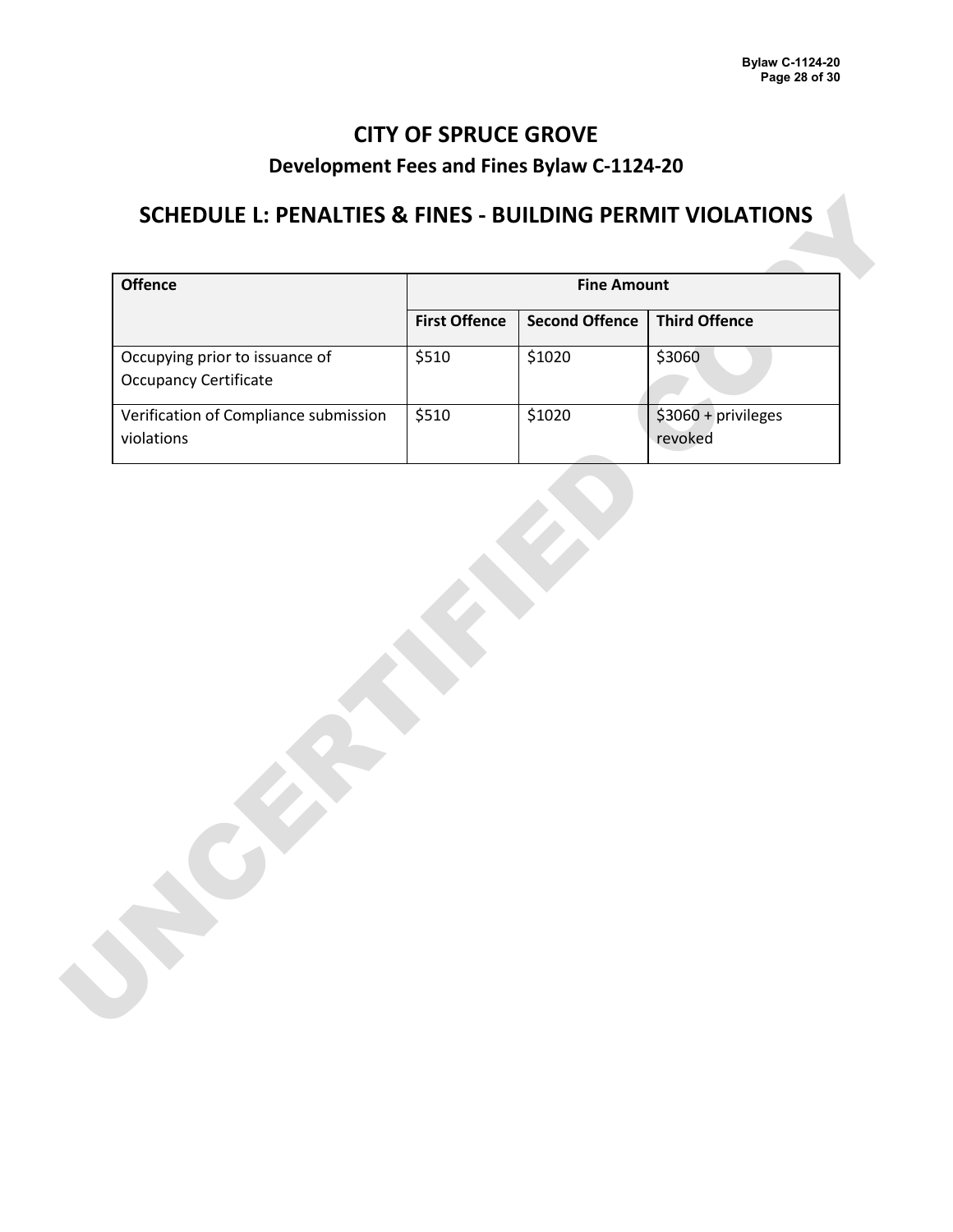## **SCHEDULE M: PENALTIES & FINES - BUSINESS LICENCE VIOLATIONS**

| <b>Offence</b>                                                                                | <b>Relevant Section of</b>                      | <b>Penalty Amount</b> |                           |
|-----------------------------------------------------------------------------------------------|-------------------------------------------------|-----------------------|---------------------------|
|                                                                                               | the Business Licence<br><b>Bylaw (C-975-16)</b> | <b>First Offence</b>  | <b>Subsequent Offence</b> |
| Commencing business operations<br>without a valid Business Licence                            | 16.1                                            | \$500.00              | \$1000.00                 |
| Failure to display a valid Business<br>Licence                                                | 16.1                                            | \$50.00               | \$250.00                  |
| Continuing business activity after the<br>Business Licence has been suspended<br>or cancelled | 16.1                                            | \$500.00              | \$1000.00                 |
|                                                                                               |                                                 |                       |                           |
|                                                                                               |                                                 |                       |                           |
|                                                                                               |                                                 |                       |                           |
|                                                                                               |                                                 |                       |                           |
|                                                                                               |                                                 |                       |                           |
|                                                                                               |                                                 |                       |                           |
|                                                                                               |                                                 |                       |                           |
|                                                                                               |                                                 |                       |                           |